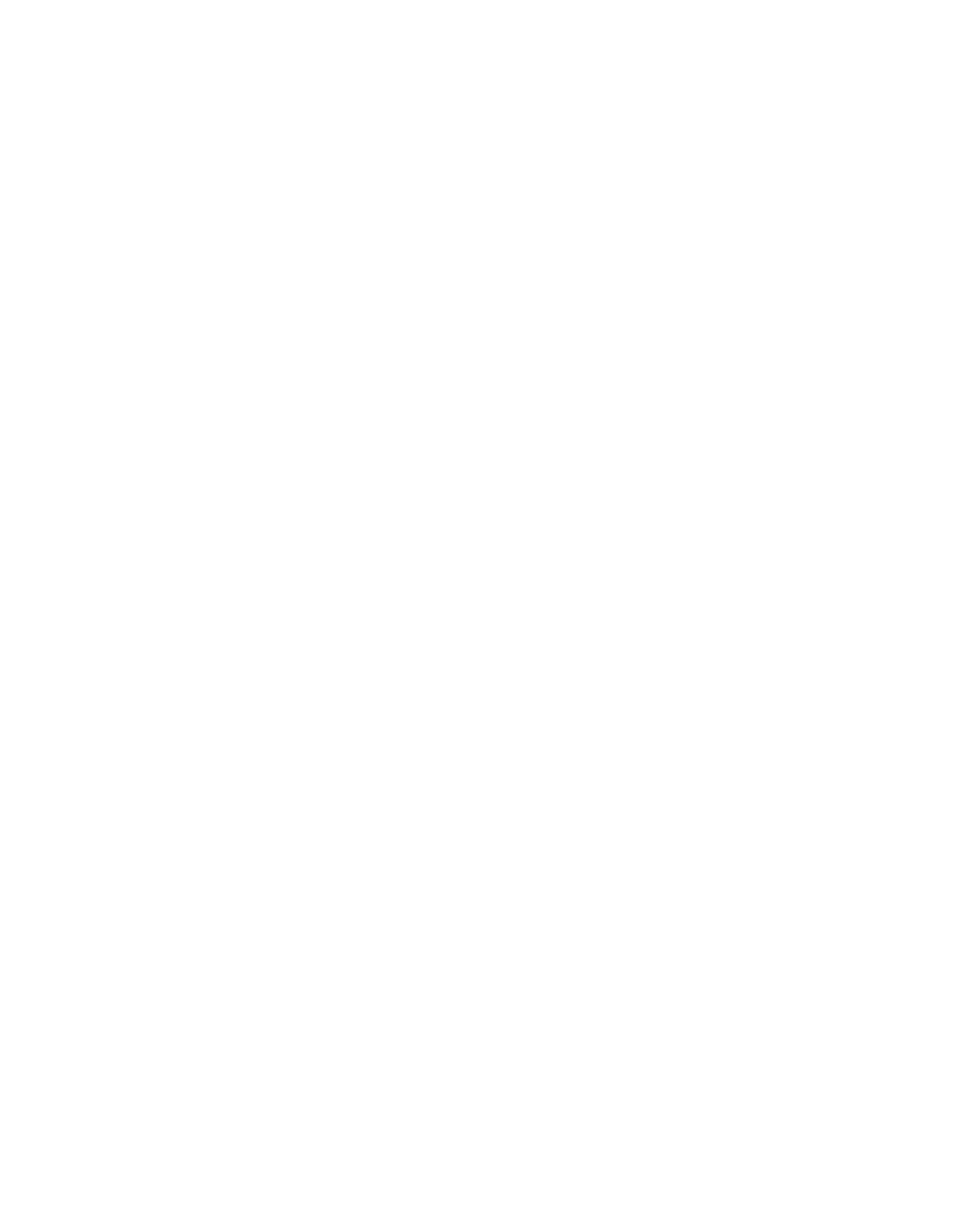**Allworx® OfficeSafe Operations Guide**

**Version 7.0**

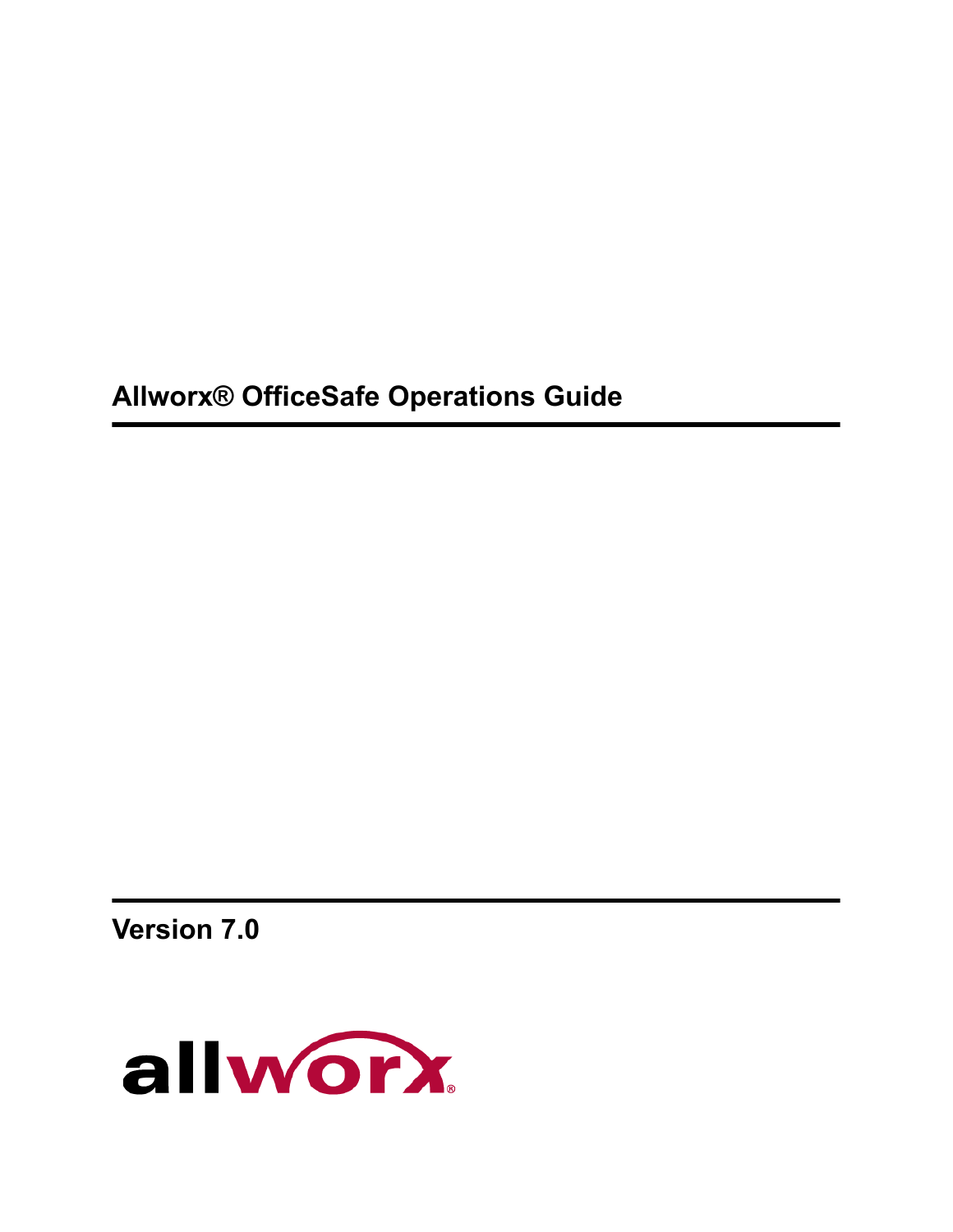OfficeSafe Operations Guide Version 7.0



©2013 Allworx Corp, a Windstream company. All rights reserved. No part of this publication may be reproduced, stored in a retrieval system, or transmitted, in any form or by any means, electronic, mechanical, photocopy, recording, or otherwise without the prior written permission of Allworx Corp.

Software in this product is Copyright 2013 Allworx Corp, a Windstream company, or its vendors. All rights are reserved. The software is protected by United States of America copyright laws and international treaty provisions applicable worldwide. Under such laws, the licensee is entitled to use the copy of the software incorporated with the instrument as intended in the operation of the product in which it is embedded. The software may not be copied, decompiled, reverse-engineered, disassembled, or otherwise reduced to human-perceivable form. This is not the sale of the software or any copy of the software; all right, title, ownership of the software remains with Allworx or its vendors.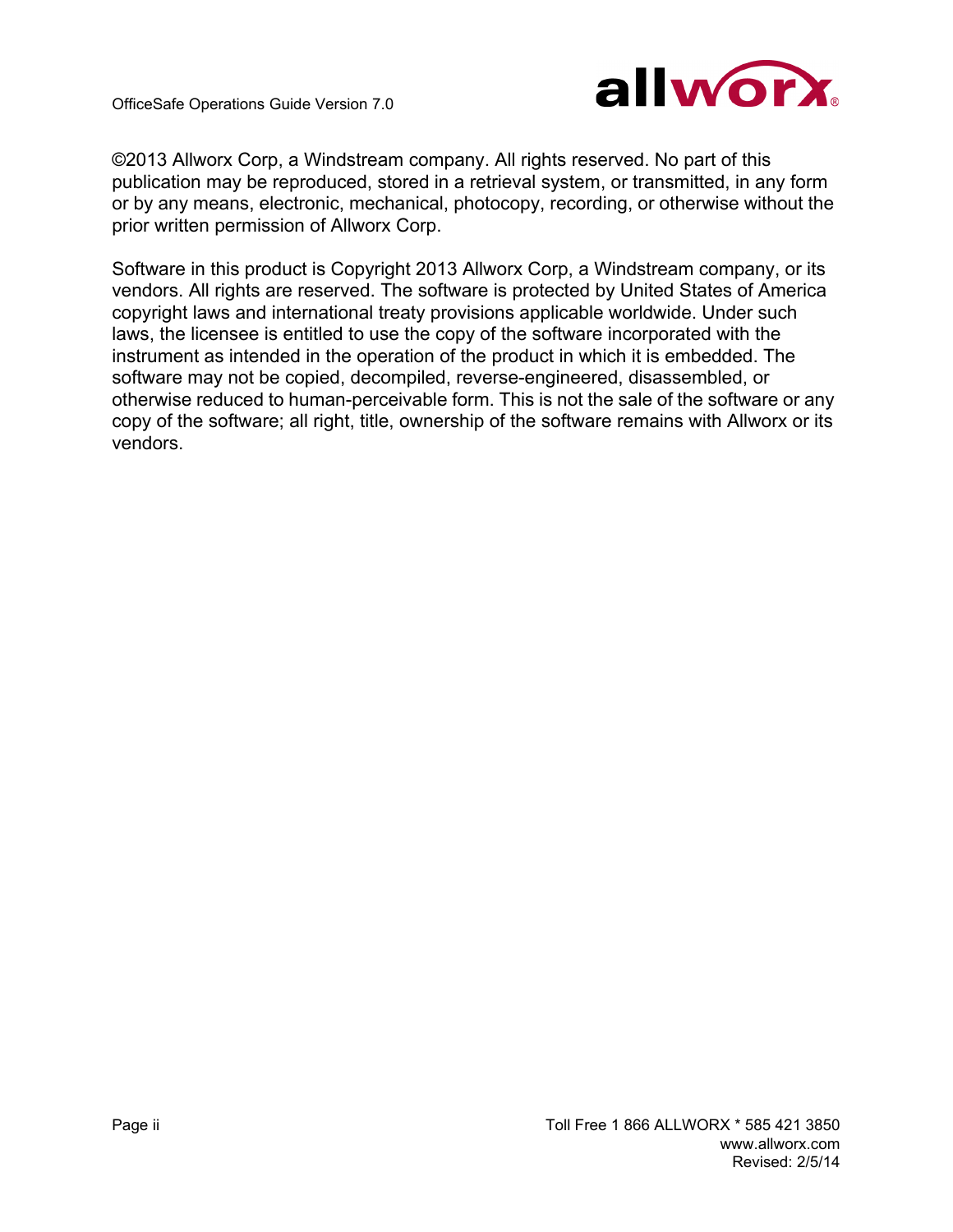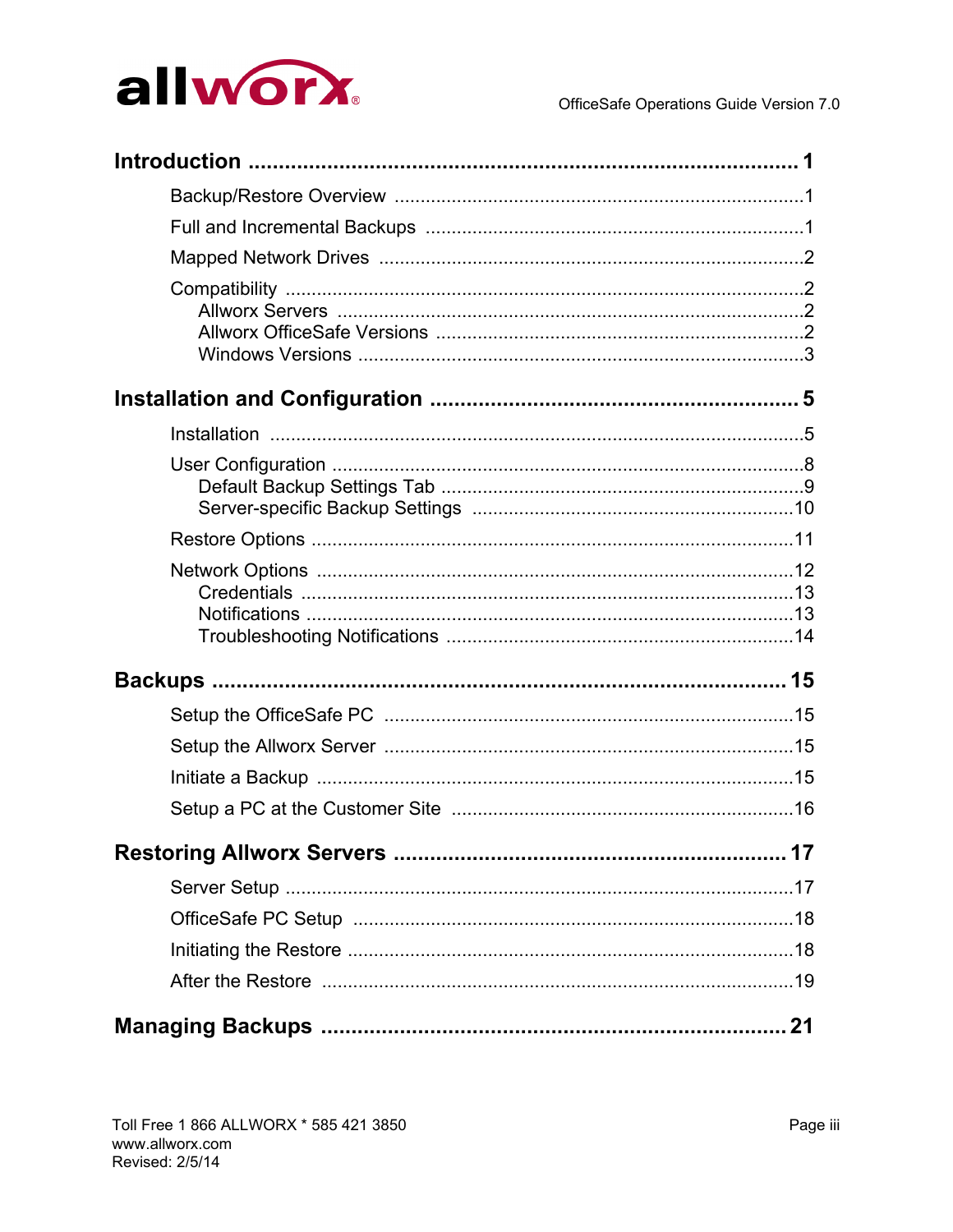OfficeSafe Operations Guide Version 7.0

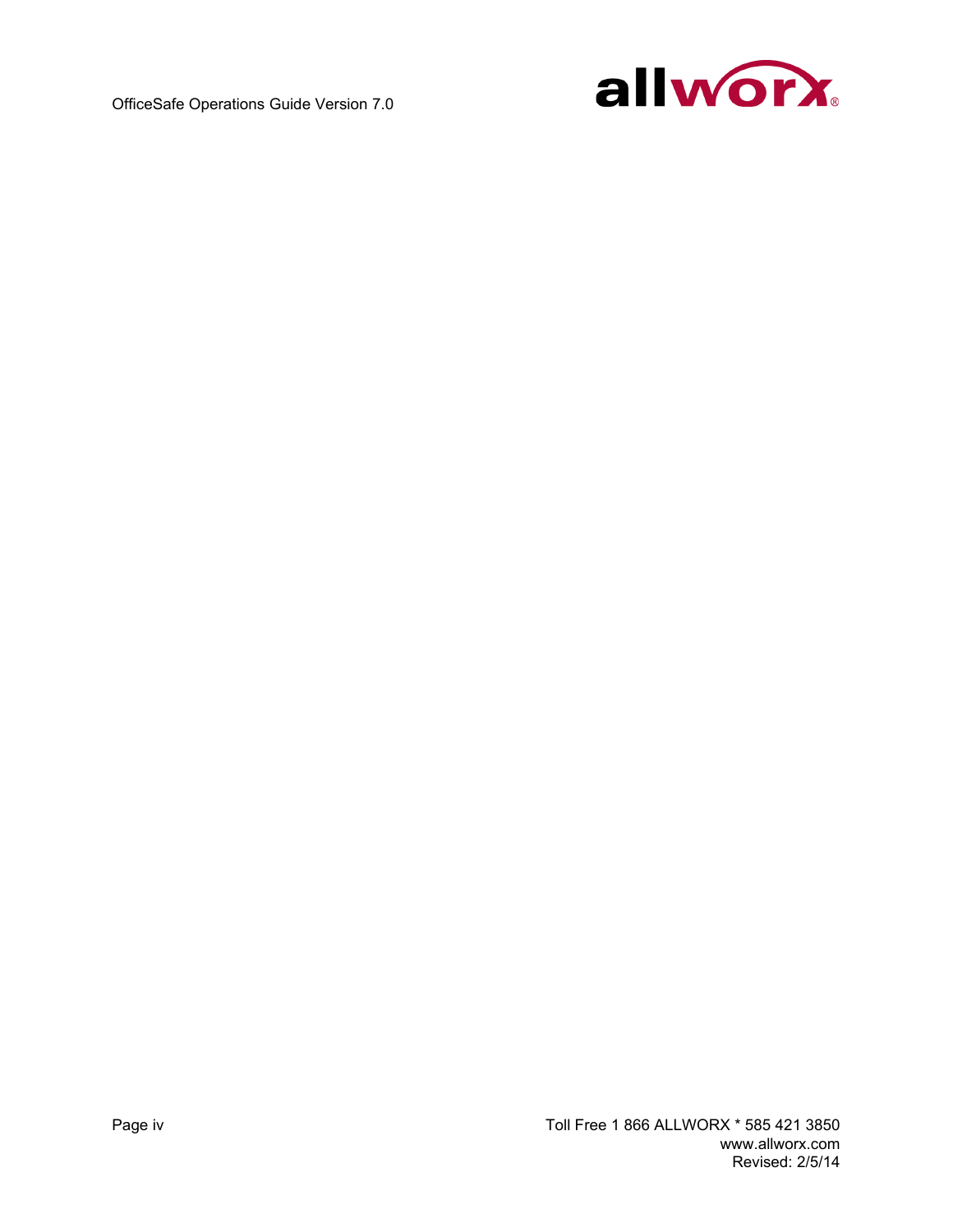

# <span id="page-6-0"></span>**1 Introduction**

The Allworx OfficeSafe 7 PC application performs Allworx server backups and restores. It includes a Windows service that performs the backups and an Administration tool to configure the Windows service and the restores, as well as manage the backups. The OfficeSafe application is capable of doing backups of individual customer systems interactively or providing an ongoing backup service to multiple customers.

## <span id="page-6-1"></span>**1.1 Backup/Restore Overview**

Each Allworx server backup is a system image. The Allworx server initiates the backup and transmits the information over the network to the PC running the Allworx OfficeSafe application. Plan backups for:

- Newly-installed systems, as soon as the configuration is complete. This enables users to re-establish the site configuration easily.
- Regularly scheduled backups.
- After making changes to the Allworx server configuration.
- Prior to installing Allworx software upgrades.

Do restores on-site using the OfficeSafe 7 application loaded on a service PC, as necessary. If the preferred backup is not in the service PC OfficeSafe database (i.e. the service PC did not do the backup), copy the backup onto the service PC, anywhere on the file system.

## <span id="page-6-2"></span>**1.2 Full and Incremental Backups**

The backup configurations on the Allworx server include a Mode setting for choosing full and incremental backups.

• **Full Backup:** includes a copy of all server data, e.g., operating system, software load, system configurations, and user voicemails. The number and length of voicemails on the system affects the size of the backup files and can take a long time to transmit to the OfficeSafe PC.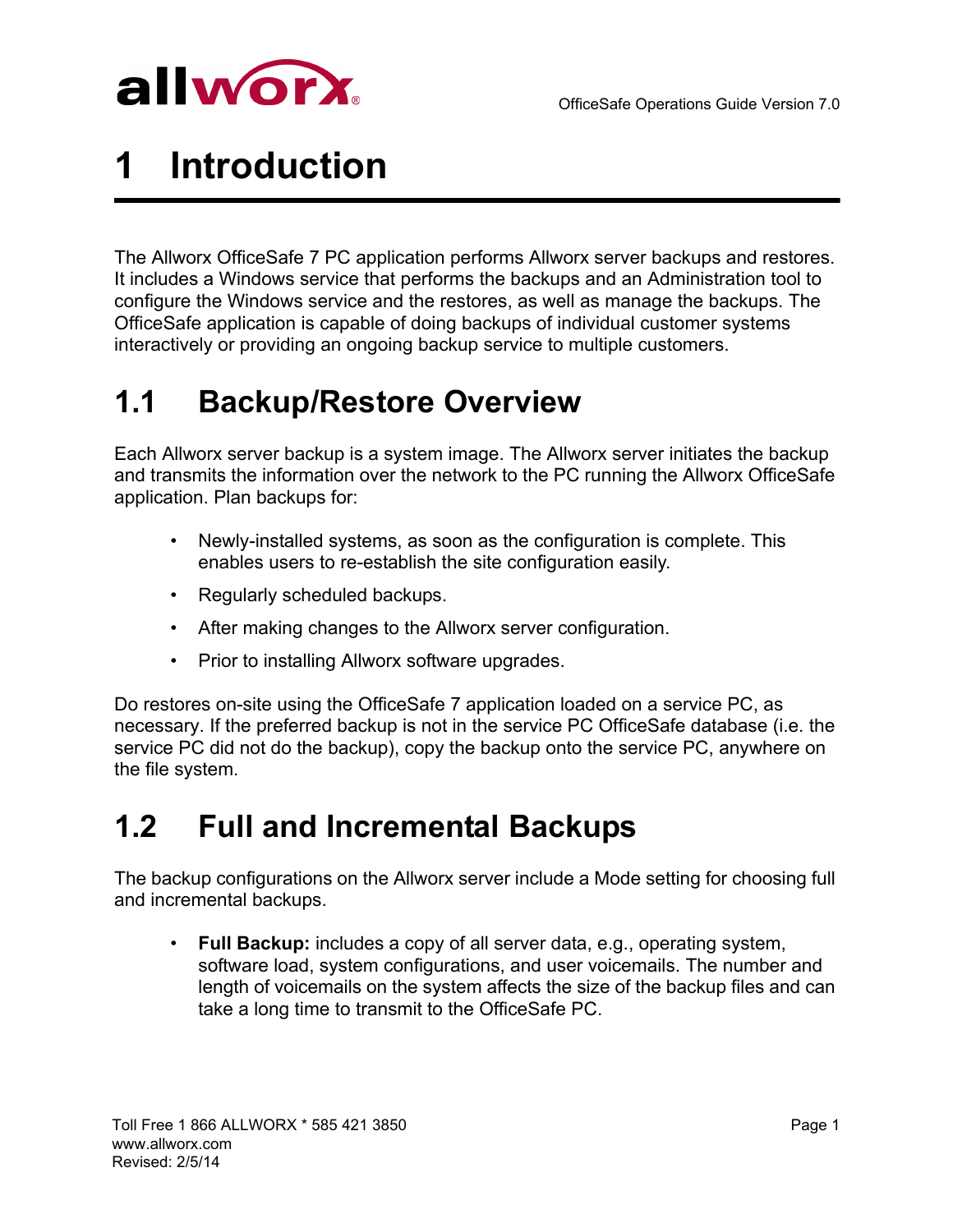

• **Incremental Backup:** includes only changed data since the last backup, e.g., new voicemails and call details records. Therefore, incremental backups are normally much smaller than full backups and take less time to transmit.

The recommended server Mode setting is Incremental, which performs a full backup the first time, and then performs smaller, faster incremental backups. If doing regularly scheduled, incremental backups, it is best practice to do a full backup periodically.

The collection of full and subsequent incremental backups requires extra disk space and can become cumbersome to manage. The OfficeSafe 7 application has the ability to override the server Mode setting and force doing a full backup under certain conditions such as the passage of time or after saving of a certain number of incremental backups. See the ["User Configuration" on page 8](#page-13-1) for information on configuring these settings.

## <span id="page-7-0"></span>**1.3 Mapped Network Drives**

Users may select disk drives on other network servers mapped on the PC within the Windows account as the destinations for backups. When selecting a network drive, the user must provide the necessary credentials for the drive. The provided credentials continue to enable storing backups on the network drive even when there are no privileged users logged into the PC.

# <span id="page-7-1"></span>**1.4 Compatibility**

### <span id="page-7-2"></span>**1.4.1 Allworx Servers**

Use the OfficeSafe 7 application to do backups and subsequently restore any Allworx server model running Allworx system software versions 7.0 and higher.

### <span id="page-7-3"></span>**1.4.2 Allworx OfficeSafe Versions**

Allworx recommends installing the OfficeSafe 7 application on all PCs and using it for all backups. For PCs with OfficeSafe 5 or lower applications doing backups, leave the OfficeSafe 5 application on the PC. Backup the Allworx Servers with the newer OfficeSafe 7 application, and then remove the older OfficeSafe application version and older backups from the PC. Do not remove the OfficeSafe 5 or lower application until all OfficeSafe 7 backups are complete.

The compatibility requirements of the OfficeSafe 6 and OfficeSafe 7 application include: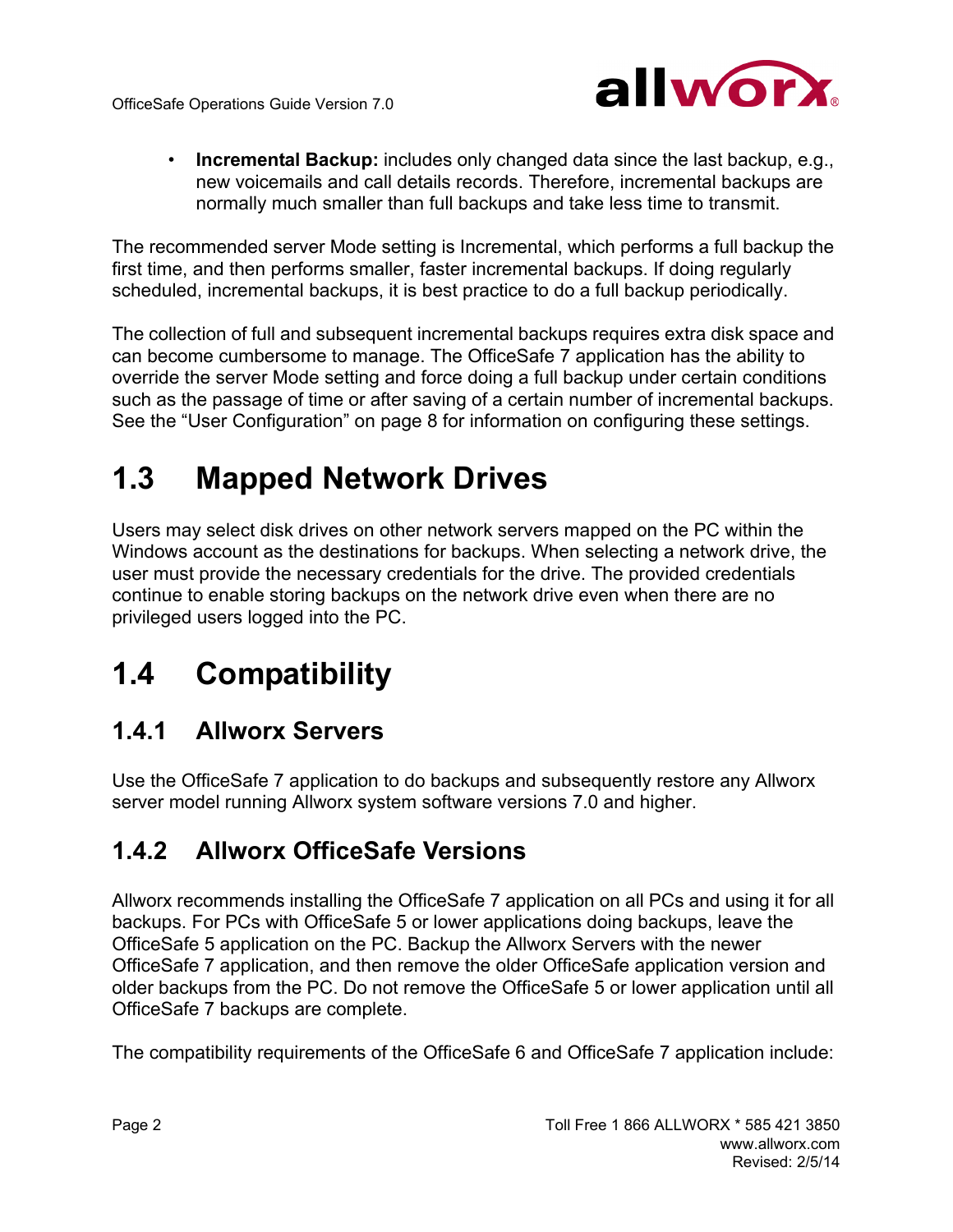



- OfficeSafe 6 and OfficeSafe 7 cannot reside on a PC at the same time. Uninstall OfficeSafe 6 before installing OfficeSafe 7.
- OfficeSafe 6 or OfficeSafe 7 can reside on a PC at the same time as OfficeSafe 5 or lower.
- OfficeSafe 5 or lower cannot do backups until stopping the OfficeSafe 6 or OfficeSafe 7 Windows service.
- OfficeSafe 6 and OfficeSafe 7 are not compatible with backups made using OfficeSafe 5 or lower.
	- Users cannot import OfficeSafe 5 backups into the OfficeSafe 6 or OfficeSafe 7 application.
	- Users cannot restore OfficeSafe 5 backups to Allworx servers using the OfficeSafe 6 or OfficeSafe 7 application.

### <span id="page-8-0"></span>**1.4.3 Windows Versions**

The OfficeSafe 7 application is compatible with the following Windows operating systems:

- Windows XP Professional with Service Pack 3 (32-bit version)
- Windows 7 with Service Pack 1 (32-bit and 64-bit versions)
- Windows 8/8.1 (32-bit and 64-bit versions)
- Windows Server 2008 (32-bit and 64-bit versions) and Windows 2008 R2
- Windows Server 2012 and Windows 2012 R2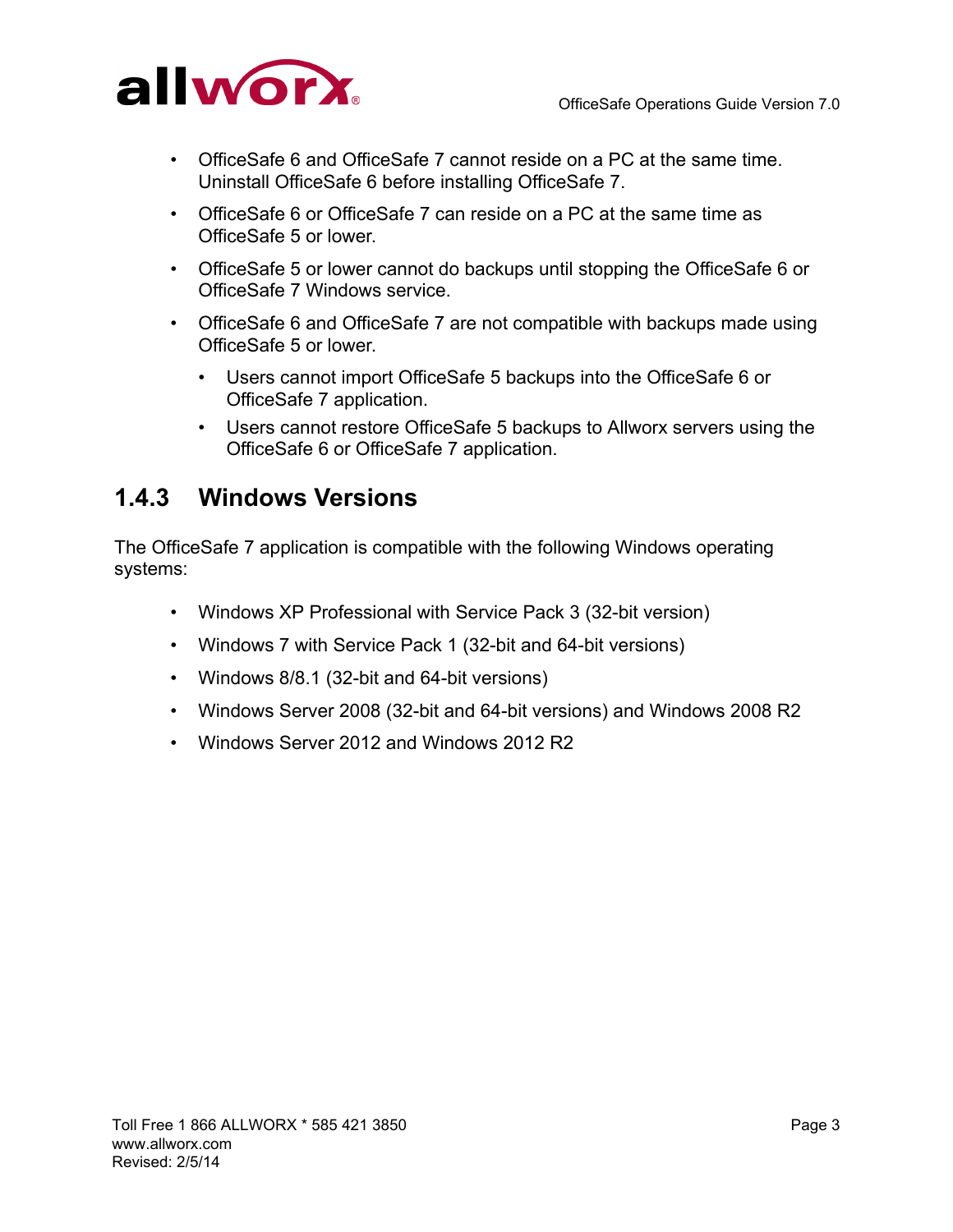OfficeSafe Operations Guide Version 7.0

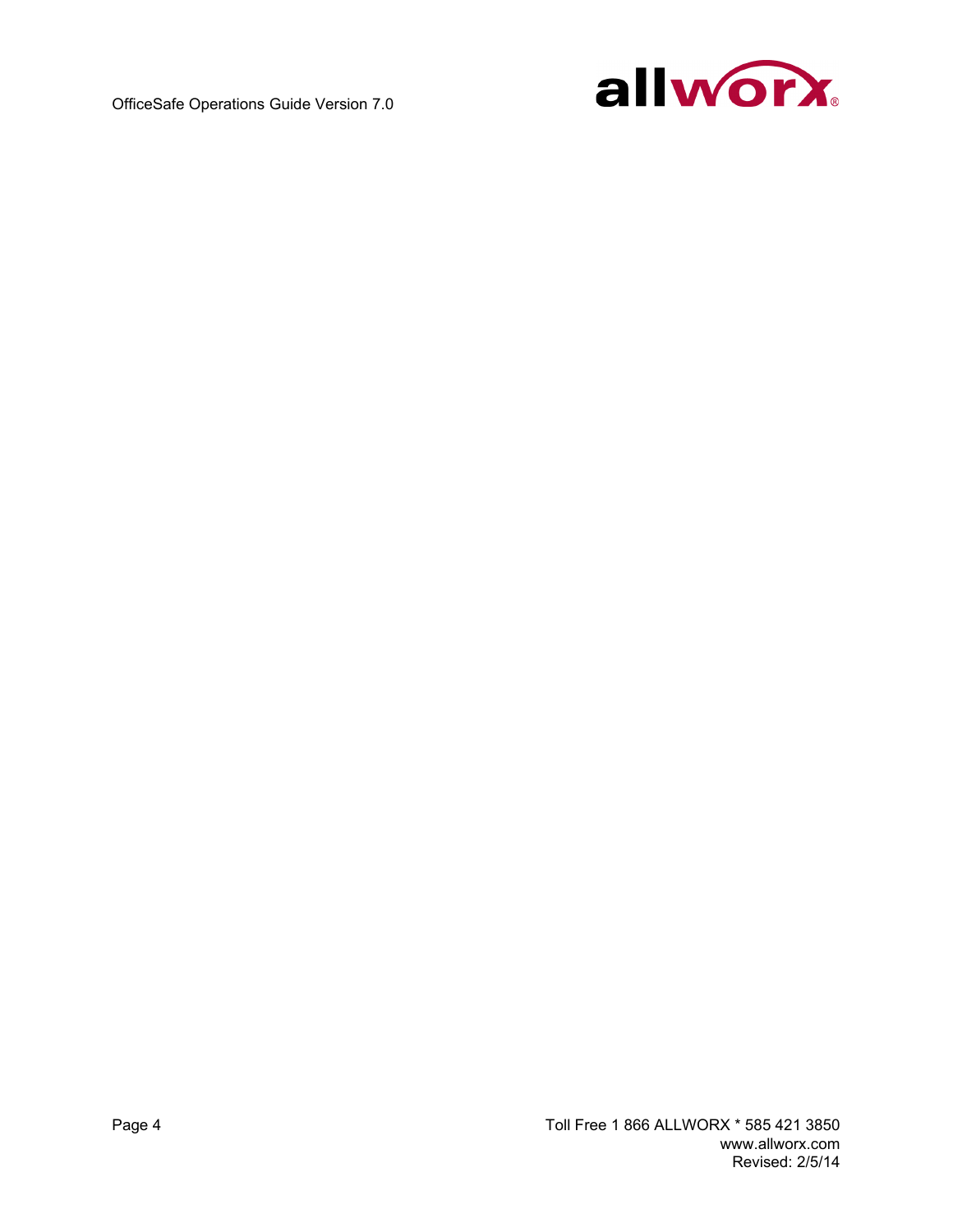

# <span id="page-10-0"></span>**2 Installation and Configuration**

## <span id="page-10-1"></span>**2.1 Installation**

Install the Allworx OfficeSafe 7 application on every PC used for Allworx server installation and support or on a Windows-based server at a central location to do backups of Allworx servers on multiple sites. The central server must have a network communications path to all servers identified for backup such as over the Internet or VPN. Allworx servers include the ability to configure and schedule automatic backups at various frequencies.

If the upgrade is from an earlier version of the OfficeSafe 6 or OfficeSafe 7 application, uninstall the current OfficeSafe application from within the Control Panel. It is not necessary to uninstall the OfficeSafe 5 or lower application.

| Note: | If upgrading from an earlier version of the OfficeSafe 6 or OfficeSafe 7 application       |
|-------|--------------------------------------------------------------------------------------------|
|       | (requiring a removal of the earlier version), the application configuration information is |
|       | retained and unchanged. In addition, no backup information is lost                         |

The Windows Server 2008 R2 operating system requires .NET Framework 3.5.1 prior to installing the OfficeSafe 7 application.

### **To install the.NET Framework version 3.5 SP1 installer on the Windows XP operating system:**

- 1. Navigate to <www.microsoft.com>and locate the .NET Framework 3.5 SP1 installer file.
- 2. Click the **Download** button.
- 3. Double-click the downloaded file to begin the install. Follow the on-screen prompts to complete the installation.

### **To install the .NET Framework version 3.5 SP1 installer on the Windows 7 or Windows 8 operating system:**

1. Navigate to the computer **Start Menu** > **Control Panel**. Verify the view is the Classic view, and click the Programs and Features icon.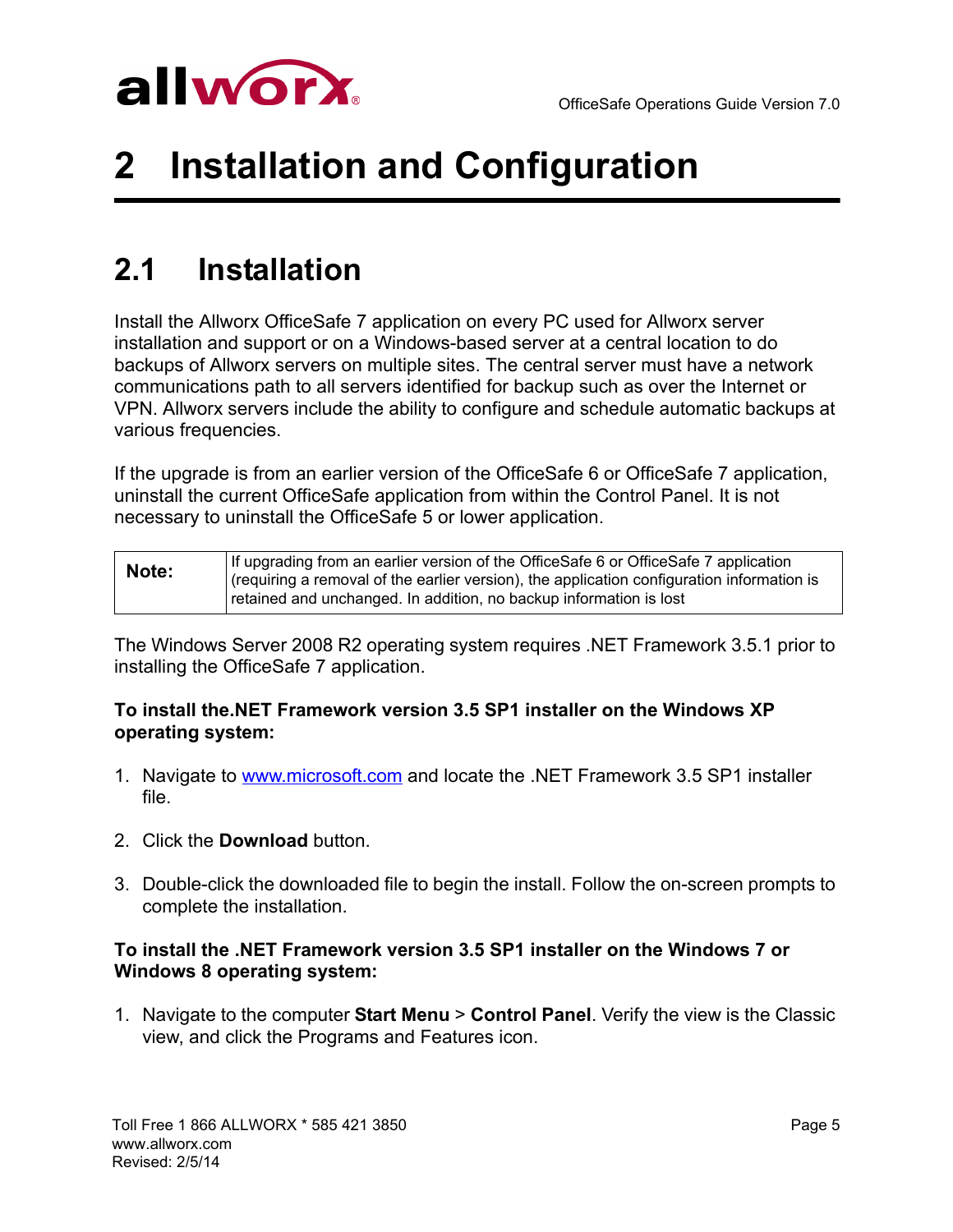

2. Click **Turn Windows Features on** or off (located in the left column).

Windows 7, and Windows 8 operating systems have User Account Control. Accept to proceed.

3. Select the .NET Framework 3.5 (includes .NET 2.0 and 3.0) installer and click OK the install begins. Click **Download** files from Windows Update. The install completes.

### **To install the .NET Framework 3.5.1 on Windows Server 2008 (32-bit and 64-bit versions) and Windows 2008 R2:**

- 1. Navigate to the computer **Server Manager** > **Add Features** > **.NET Framework 3.5.1**.
- 2. Select the .NET Framework 3.5 (includes .NET 2.0 and 3.0) installer and click **OK** the install begins. Click **Download** files from Windows Update. The install completes.

#### **To install the .NET Framework 3.5.1 on Windows Server 2012 (32-bit and 64-bit versions) and Windows 2012 R2:**

- 1. Navigate to the computer **Server Manager** > **Manage** > **Add Roles and Features**. The dialog box opens.
- 2. Click **Next** and verify the **Role-based or feature-based installation** selection. Click **Next**.
- 3. Navigate to **Select a server from the server pool** > **Next** > **.NET Framework 3.5 Features.** Click **Next** and follow the on-screen prompts.

### **To install the OfficeSafe 7 application:**

- 1. Download the OfficeSafe 7 zip file from the Allworx Partner Portal and unzip the file to a folder on a PC.
- 2. Double-click the setup.exe file and follow the screen prompts.
- 3. Select a folder to store the backups. Accept the default (C:\backup) or select another folder on a drive that has enough space for the backups.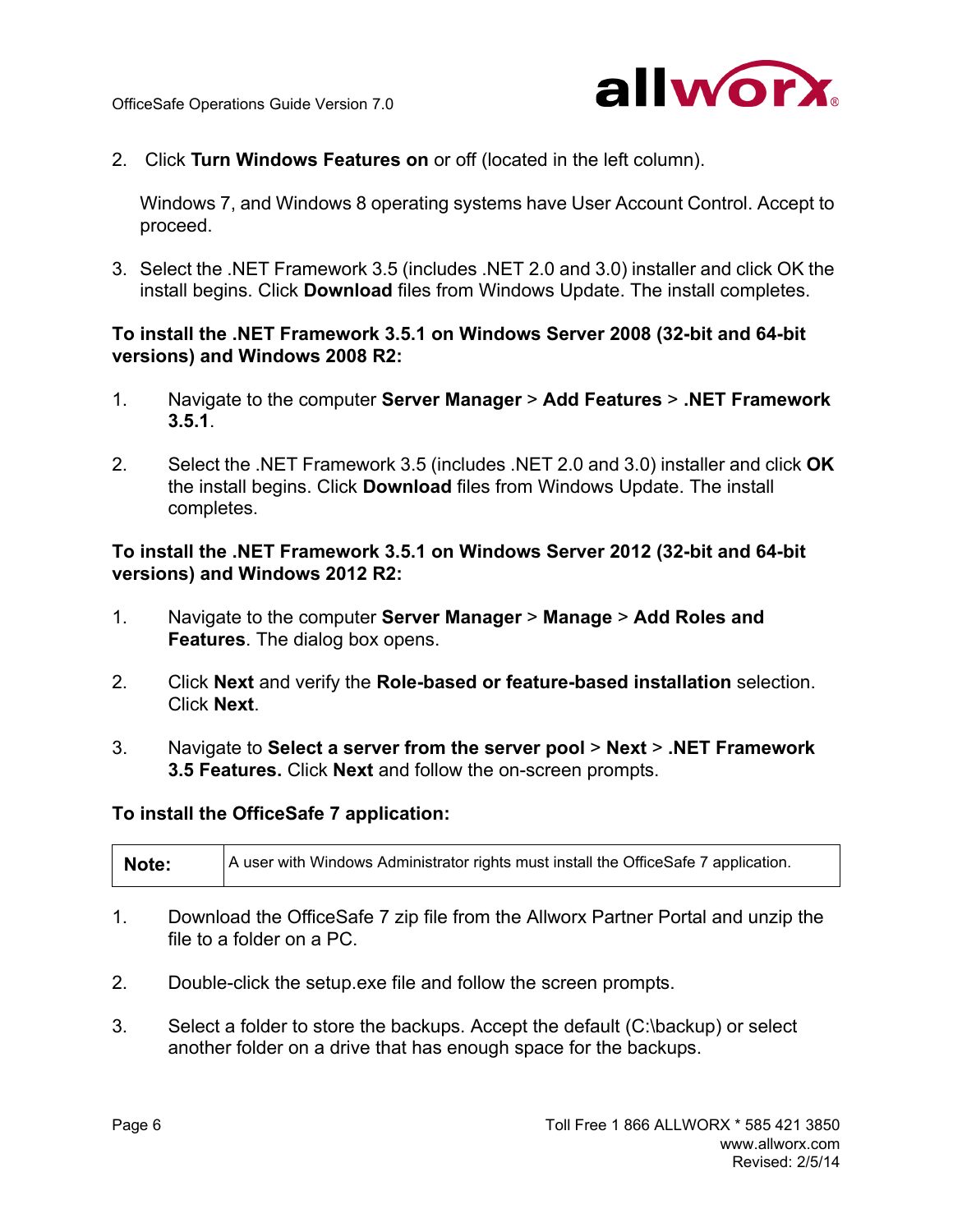

#### 4. Click **Close** to finish the installation process.

The setup program installs a Windows service that handles the work of doing the backups. The service starts automatically after installation. The OfficeSafe Administration Tool application also installs and places an icon to open it on the desktop. Use the Administration Tool to configure the backup / restore settings and manage the stored Allworx server backups on the PC (described later in this document).

If running firewall software on the PC, configure the PC to enable backups. Procedures for enabling backups through the Windows Firewall are provided below. If using a third-party firewall program, use the appropriate procedures for the product. If connecting the PC through a hardware firewall, route the OfficeSafe port (the default is 5001) through the firewall to the OfficeSafe PC.

### **To enable the OfficeSafe application through the Windows Firewall - Windows 7 and Windows Server 2008:**

This procedure requires Administrator privileges.

- 1. Open the Windows Control Panel.
- 2. Click **Windows Firewall**. If the Windows Firewall does not display in the Control Panel window, navigate to **System and Security** > **Windows Firewall**.
- 3. Click **Allow a program or feature through Windows Firewall**. A list of programs displays. Click **Allow another program**. The Add a Program window displays.

Windows 7: If there is a prior version of the OfficeSafe application installed on this PC, the OfficeSafe application may display in the Programs list. Ignore this. If OfficeSafeService.exe does not display not in the list, click the **Change settings** button.

- 4. Click **Browse** in the Add a Program window.
- 5. Navigate to **My Computer** > **C:** > **Program Files** > **Allworx** > **OfficeSafe Service** (Not OfficeSafe but OfficeSafe Service).

Windows 7: If the Windows operating system is the 64-bit version, navigate to **Program Files (x86)** rather than Program Files.

6. Click **OfficeSafeService.exe**, and then click **Open**. The Browser window closes.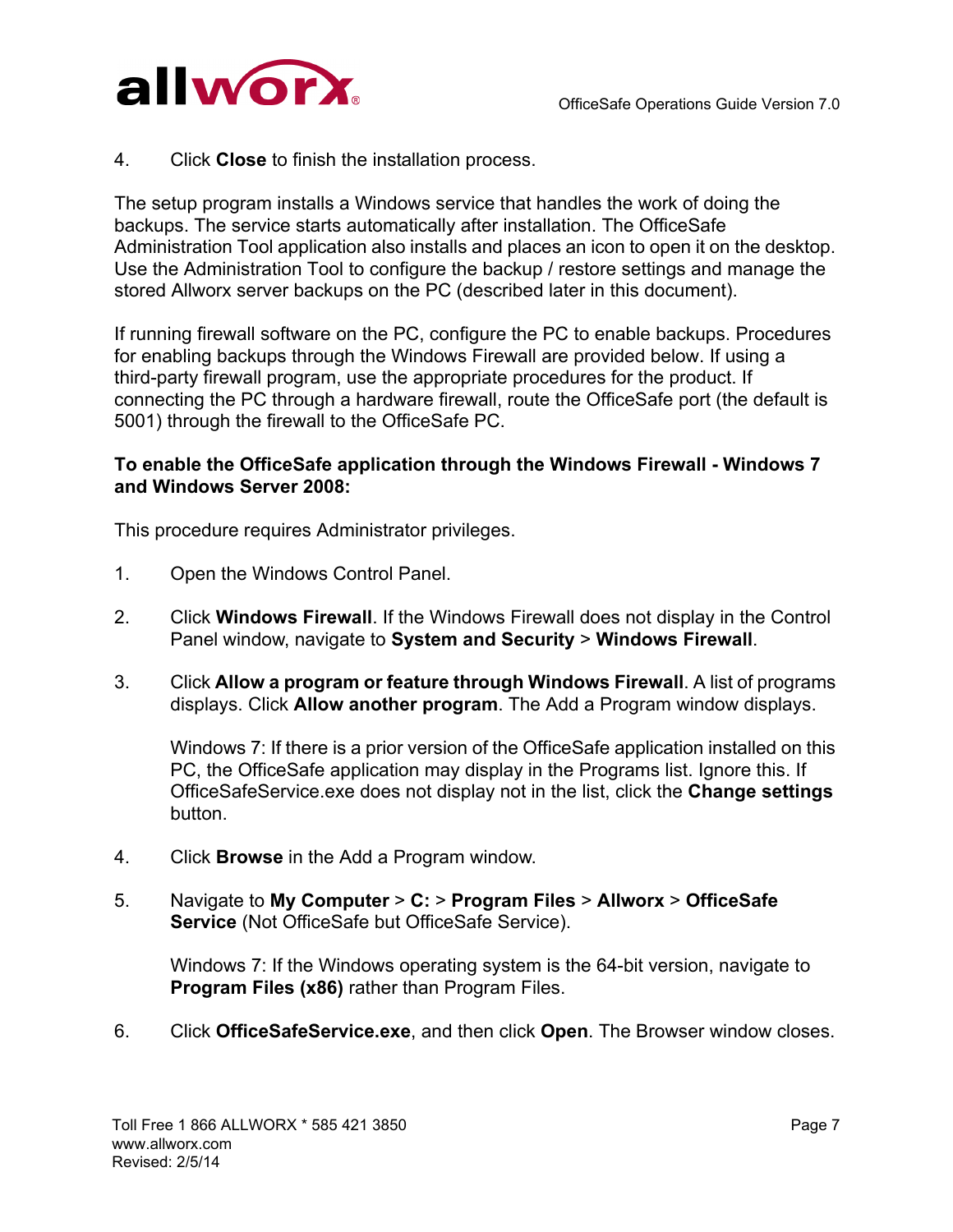

7. Locate **OfficeSafeService.exe** in the Programs list, and then click **Add**. The Add window closes. OfficeSafeService.exe displays in the Allowed programs window and its box is checked. Click all unchecked buttons on the same row as OfficeSafeService.exe, and then click **OK**.

### **To enable the OfficeSafe application through the Windows Firewall - Windows XP:**

This procedure requires Administrator privileges.

- 1. Open the Windows Control Panel.
- 2. Click **Windows Firewall**. If Windows Firewall does not display in the Control Panel window, click **Switch to Classic View** (in the left pane of the window).
- 3. Click the **Exceptions** tab. If there is a prior version of the OfficeSafe application installed on the PC, the OfficeSafe application displays in the Programs list. Ignore this. If OfficeSafeService.exe is not in the list, click **Add** Program. If OfficeSafeService.exe is in the list, then the firewall is already set up. Click **Cancel** to exit the Windows Firewall window.
- 4. Click **Browse** in the Add a Program window.
- 5. Navigate to **My Computer** > **C:** > **Program Files** > **Allworx** > **OfficeSafe Service** (Not OfficeSafe but OfficeSafeService).
- 6. Click **OfficeSafeService.exe**, and then click **Open**. The Browse window closes.
- 7. Locate **OfficeSafeService.exe** in the Programs list and its box should be checked. Click **OK** in the Add a Program window.

## <span id="page-13-1"></span><span id="page-13-0"></span>**2.2 User Configuration**

Prior to using the Administration Tool to manage backups, ensure the users have Read and Write access to the Backup Folder containing the stored Allworx Server backups. Any user changing the OfficeSafe configuration must be a Windows Administrator.

### **To access the configuration options:**

1. Double-click the Administration Tool icon to launch the application. After it synchronizes with the OfficeSafe Service, the main window displays any stored backups in the OfficeSafe backup repository.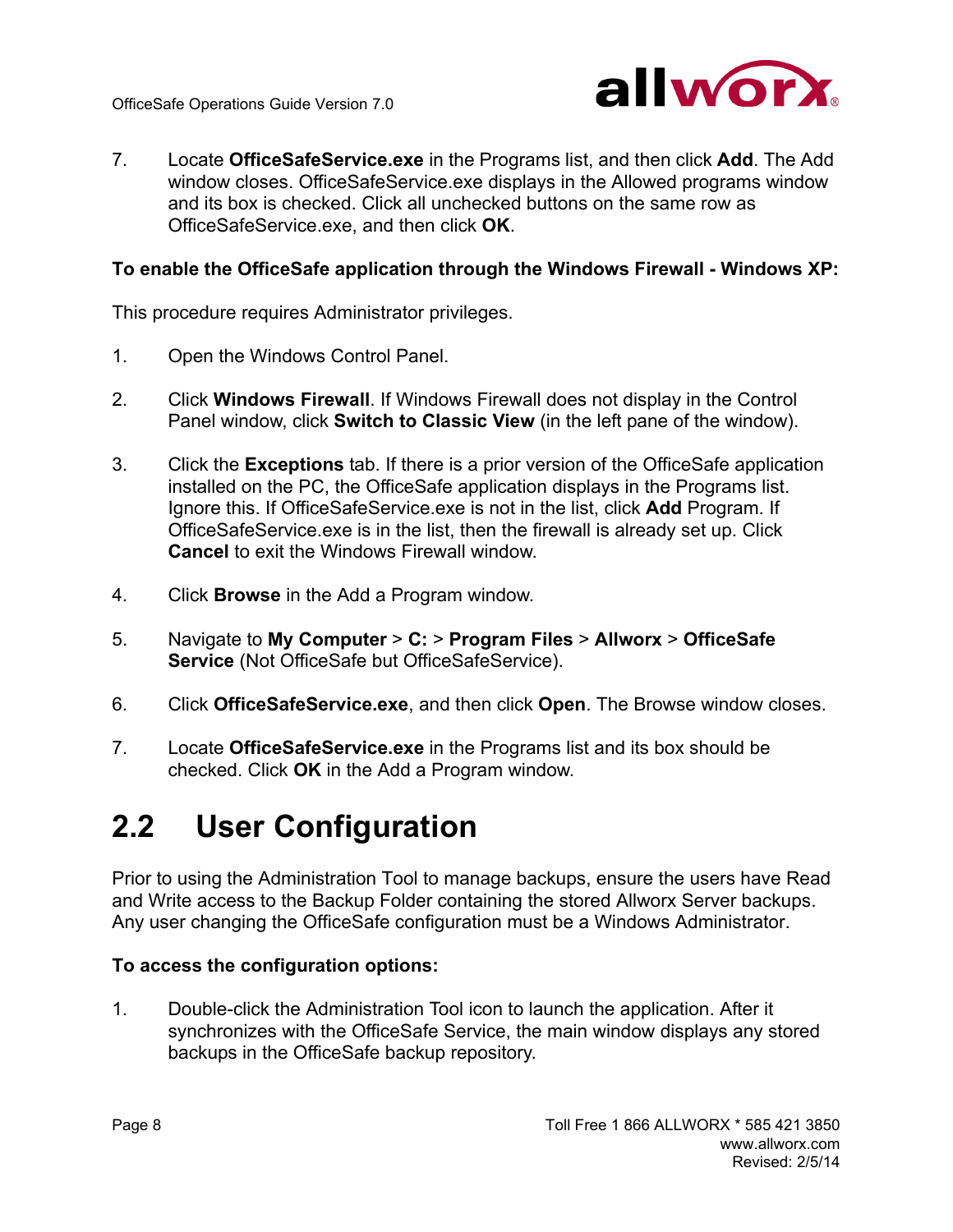

- 2. Click **Tools** > **Options**. The Backup Options tab displays. There are two sub-tabs.
	- Default backup setting
	- Server-specific settings.

### <span id="page-14-0"></span>**2.2.1 Default Backup Settings Tab**

The settings on the Defaults sub-tab applies to the first backup of new servers and to any selected existing servers.

• **Backup Repository** – This is the main storage directory for all OfficeSafe backups. The OfficeSafe application creates a backup sub-folder for each server. If changing the Backup Repository folder, the application saves all subsequent backups of new and existing servers using the default settings in the new folder. If configuring the Backup Repository on a network drive, the Windows Administrator must enter the required Credentials (Domain, User Name, and Password) for accessing the drive. See ["Credentials" on page 13](#page-18-0)  for more information.

| Note: | If there is a check in the Move backups using defaults to a new repository box,<br>changing the repository location to or from a network drive could take several minutes,<br>depending on the amount of data and the speed of the network.                                                                                                                                                                                                                                                                                                                                                                                     |
|-------|---------------------------------------------------------------------------------------------------------------------------------------------------------------------------------------------------------------------------------------------------------------------------------------------------------------------------------------------------------------------------------------------------------------------------------------------------------------------------------------------------------------------------------------------------------------------------------------------------------------------------------|
| Note: | If a using network folder to store backups, the network folder may display in a format that<br>includes the server address where the folder resides. This is not necessarily a problem. It<br>can be the result of two possible issues: (1) The Windows account does not have a drive<br>mapping for the network folder or (2) the Windows Administrator does not have sufficient<br>access rights to the folder. In either case, users cannot manage the backups stored on<br>the network drive. The application continues to store backups into the folder successfully,<br>if the network drive credentials are still valid. |

• **Move backups using defaults to a new repository** – If changing the Backup Repository folder and this box is left unchecked, the application stores the new backups in the new location, but any previously-stored backups remain in the previous directory. If this box is checked, the application moves previouslystored backups to the new location.

| Note: | Changing the repository location to or from a network drive could take several minutes<br>depending on the amount of data and the speed of the network.                                      |
|-------|----------------------------------------------------------------------------------------------------------------------------------------------------------------------------------------------|
| Note: | If the user does not have write permissions for both source and destination folders, it is<br>not be possible to move the existing backups. The 'Move backups' checkbox is not<br>available. |

• **Overrides for Full Backup** – The recommended setup for the server backup Mode is Incremental, meaning the first backup made for the server is a full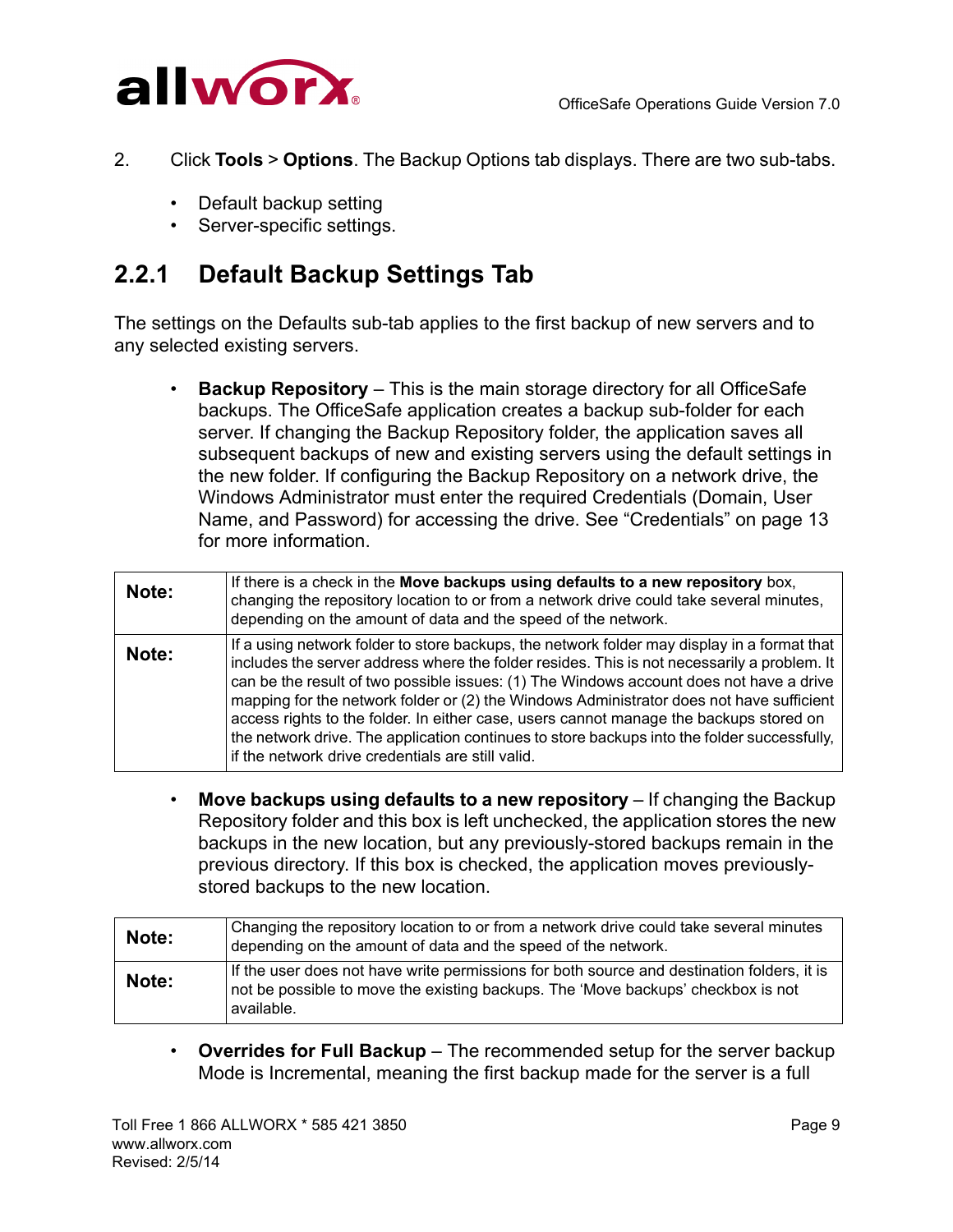

backup but all subsequent backups are incremental backups. The OfficeSafe application overrides the Incremental backup setting by forcing a full backup, based on the selected condition.

- **Previous Backup Sets retained** Whenever doing a full backup, the application creates a new Backup Set. The Backup Set contains the full backup along with all subsequent incremental backups for that server. Select the number of prior backup sets to retain in the OfficeSafe backup database.
- **Notify Settings: Recipient Group** Users may configure the OfficeSafe application to send an email indicating the status of backup operations as completed. A Recipient Group is a collection of email addresses to send notifications. Define the Recipient Groups on the Notification options tab. To send a notification, select a group from the list of defined groups.

### <span id="page-15-0"></span>**2.2.2 Server-specific Backup Settings**

- **Named Server** Servers with complete backups display in the Named Server list. Click a server to view and modify the settings for subsequent backups of that server.
- **Rename** Change the servers with completed backups displayed name. It may be convenient to change the server name to the customer site name. Users also have the option to rename the folder for the server backups to match the new server name. The server folder is in the main backup folder and stores the backups for the selected server.
- **Folder** Storage folder for the selected server backups. If changing the folder, already stored backups move to the new folder and the application saves all subsequent backups. If configuring the Backup Repository on a network drive, the Windows Administrator must enter the required Credentials (Domain, User Name, and Password) for accessing the drive. See ["Credentials" on page 13](#page-18-0) for more information.

| Note: | Changing the repository location to or from a network drive could take several minutes<br>depending on the amount of data and the speed of the network.                                                                                                                                                                                                                                                                                                                                                                                                                                                                         |
|-------|---------------------------------------------------------------------------------------------------------------------------------------------------------------------------------------------------------------------------------------------------------------------------------------------------------------------------------------------------------------------------------------------------------------------------------------------------------------------------------------------------------------------------------------------------------------------------------------------------------------------------------|
| Note: | If a using network folder to store backups, the network folder may display in a format that<br>includes the server address where the folder resides. This is not necessarily a problem. It<br>can be the result of two possible issues: (1) The Windows account does not have a drive<br>mapping for the network folder or (2) the Windows Administrator does not have sufficient<br>access rights to the folder. In either case, users cannot manage the backups stored on<br>the network drive. The application continues to store backups into the folder successfully,<br>if the network drive credentials are still valid. |

• **Overrides for Full Backup** – Recommended setup for the server backup Mode is Incremental, which is the first server backup is a full backup but all subsequent backups are incremental backups. The OfficeSafe application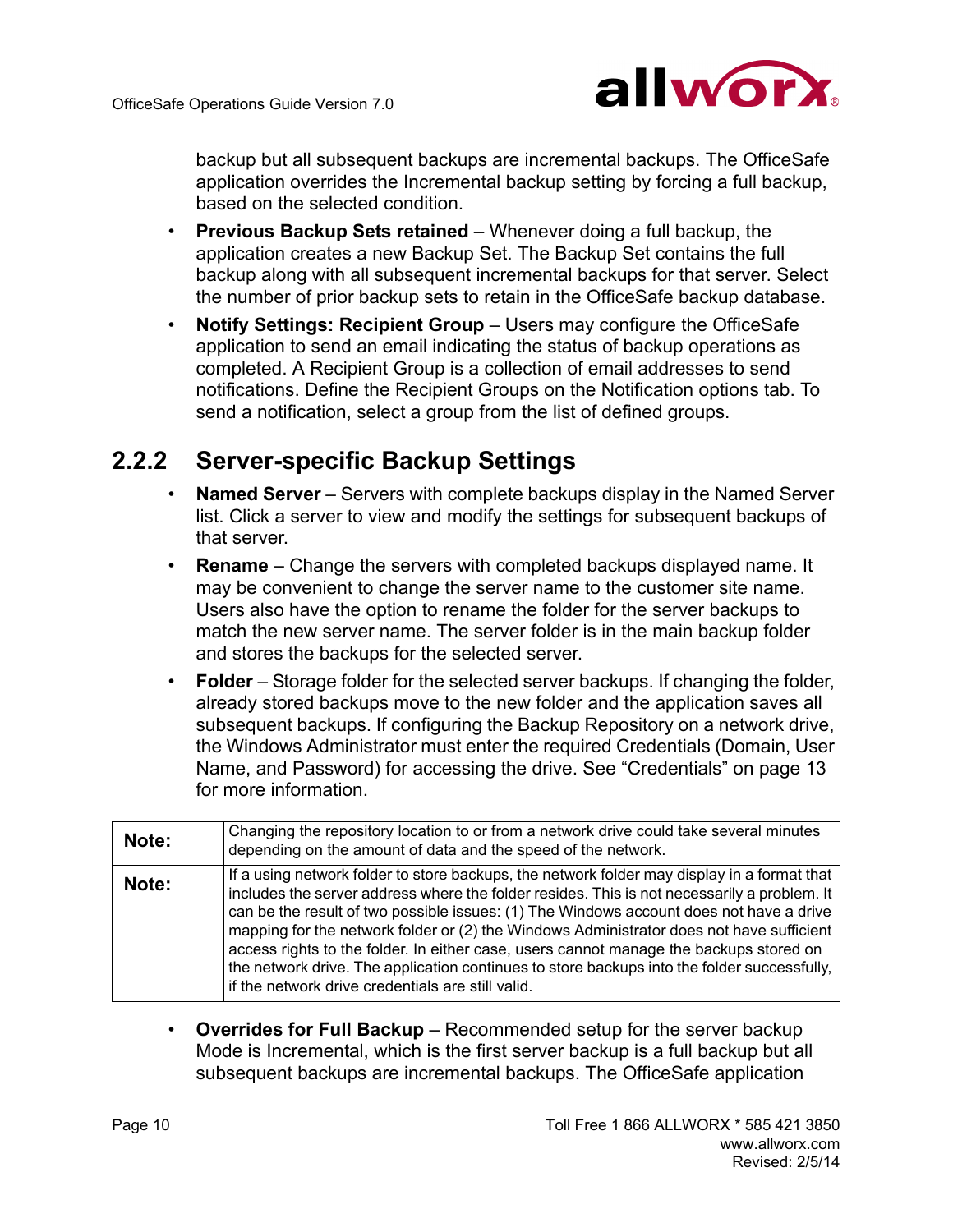

overrides the Incremental backup setting by forcing a full backup, based on the selected condition.

- **Previous Backup Sets retained** Creates a new backup set whenever a doing full backup. The Backup Set contains the full backup along with all subsequent server incremental backups. Select the number of prior backup sets to retain in the OfficeSafe backup database.
- **Notify Settings: Recipient Group** Configure the OfficeSafe application to send an email indicating the status of backup operations as completed. A Recipient Group is a collection of email addresses to send notifications. Define the Recipient Groups on the Notification options tab. To send a notification, select a group from the list of defined groups.
- **Set Defaults** Open a window to configure this or all existing servers to use default Backup and/or Notification settings. Once configured this way, the server or servers use the default settings until Set Defaults options are changed.

## <span id="page-16-0"></span>**2.3 Restore Options**

Use an on-site service PC loaded with the OfficeSafe 7 application to do a restore, as needed. If using a dedicated backup PC for backups, copy the preferred backup file to the on-site service PC.

The Restore options enable users to select which backup to use for restore of an Allworx server. From the main window, click **View** > **Options**. Click the **Restore** tab. The Restore Options tab displays.

- **Most Recent Backup** Use the most recent backup in the OfficeSafe database for the server being restored. If the application does not find any backups for this server, the restore fails.
- **Named Server** Use a backup from a different server that in the OfficeSafe database. This is useful when switching servers. The Administrator can load the original server configuration onto the replacement server.

| Note: | When backing up from a different server, the application does not restore the original |
|-------|----------------------------------------------------------------------------------------|
|       | server feature keys or activate the features on the new server. The administrator must |
|       | obtain feature keys specifically created for the new Allworx server.                   |

• **Select Backup File** – Use this option if the backup file is not in the OfficeSafe database on the service PC. This is often the case when doing backups on a dedicated, backup PC but the administrator is using a different PC (e.g. a service laptop) to do the restore. Therefore, copy the file from the dedicated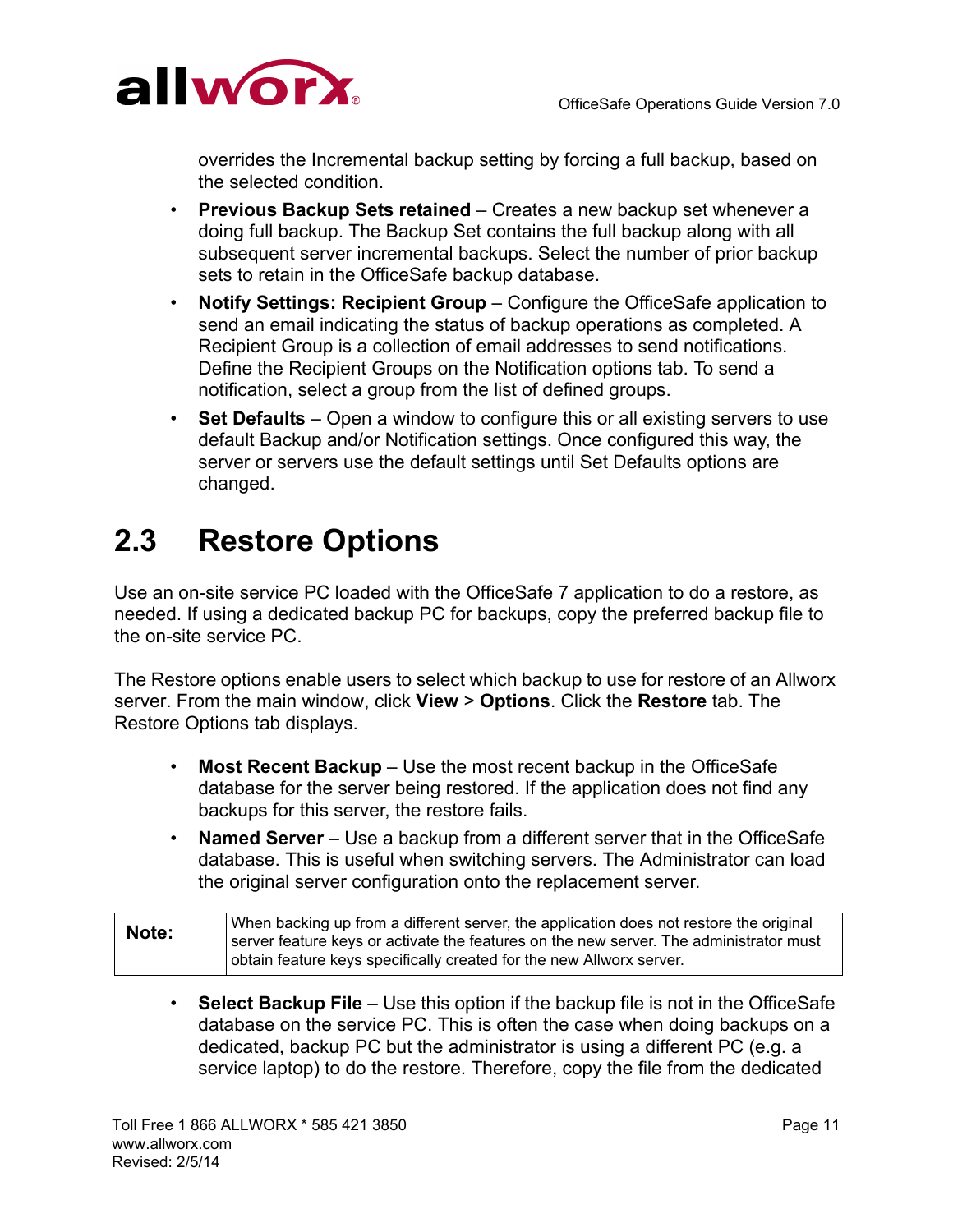

backup PC to the service laptop. Choosing **Select Backup file** enables users to browse the file system of the laptop to select the copied backup file.

## <span id="page-17-0"></span>**2.4 Network Options**

The Administrator can receive backups on any network interface configured on the PC, including VPNs. Use the Network Options tab for setting the port number and adjusting the maximum number of simultaneous connections for backups. To view or modify the Network options, click **Tools** > **Options** > **Network**.

- **Maximum Allowed Connections** Controls the number of backups happening at one time. The value can be set to a maximum of 10. If simultaneous backups are using too much network bandwidth, decrease the value.
- **Connection Port** Default port (5001) for both the OfficeSafe application and Allworx servers. Users may select a different port, if required. Verify the OfficeSafe application and all of the Allworx servers identified for backup are set to the same port number. If changing the Connection Port, restart the OfficeSafe service. From the Main Window, click **Tools** > **Backup Service** > **Restart**. It may take up to two minutes for the restart to complete.
- **Active Network Interfaces** IP address and description of each active network interface on the PC displays. If connecting to the customer's site using a VPN, connect to the VPN, and then verify that the VPN IP Address is in the Active Network Interfaces list. If not, check the VPN interface.

**Note: Only users with Administrator permissions on the PC can restart the service.** 

### **Windows 7 Note**

Even when installing with Administrator permissions, the options to Start, Stop and Restart the Backup Service may remain disabled.

### **For a user with Administrator permissions to enable these options:**

- 1. Navigate to **My Computer** > **C:** > **Program Files** > **Allworx** > **OfficeSafe Service**. If the Windows 7 operating system is the 64-bit version, navigate to **Program Files (x86)** rather than Program Files.
- 2. Right-click the **OfficeSafeAdmin.exe** file, and click the **Create shortcut** option. The Windows 7 operating system indicates that a direct shortcut creation is not possible and asks to place it on the desktop instead. Click **Yes**.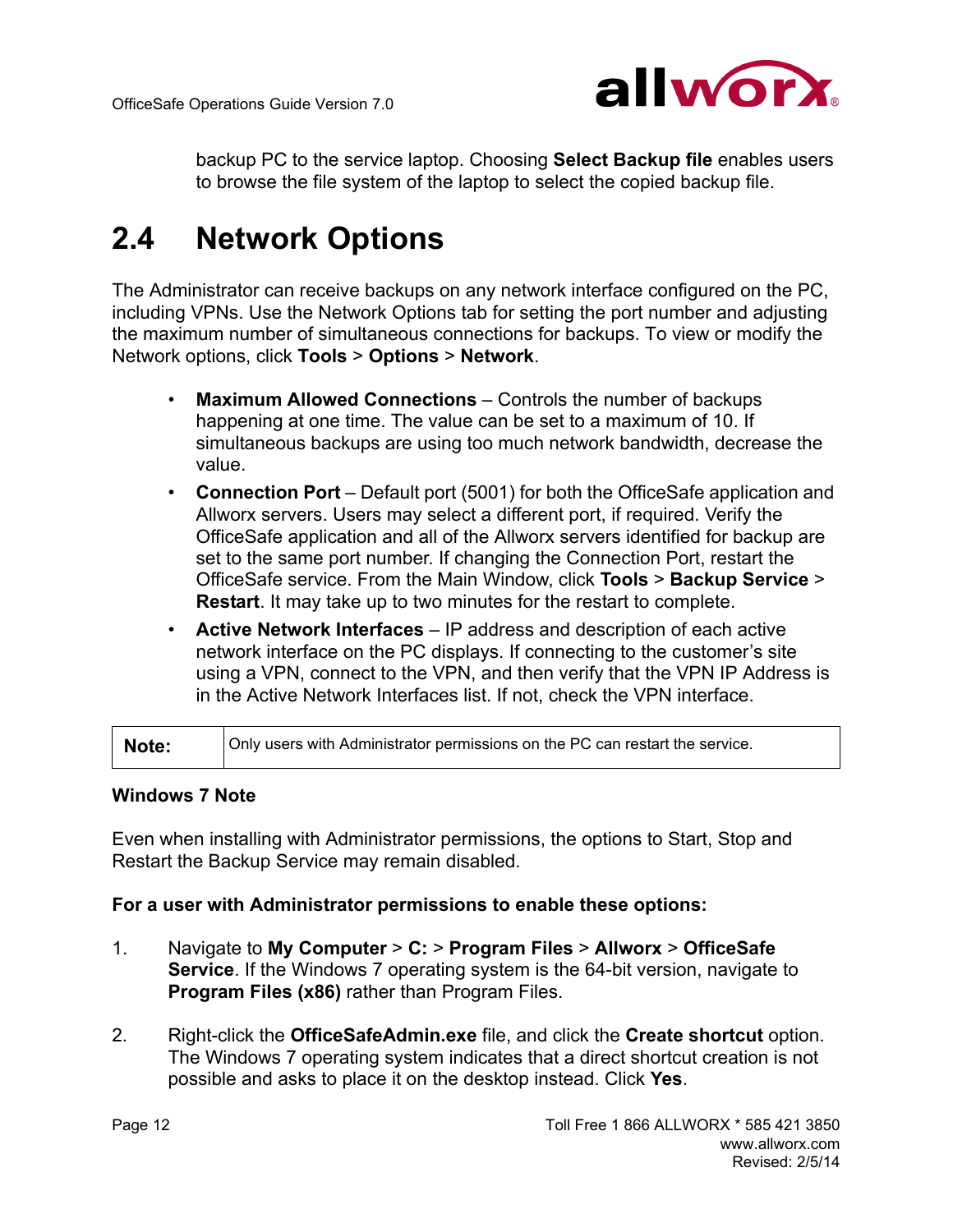

- 3. Right-click the newly-created shortcut on the desktop and select **Properties**.
- 4. Locate the Shortcut tab and click **Advanced…** The Advanced Properties dialog box displays. Check the **Run as Administrator** checkbox, and then click **OK**.
- 5. Click the **General** tab and modify the shortcut title to indicate that this shortcut has Administrator privileges. Click **OK**.
- 6. Click **OK** to accept the configuration selection.
- 7. Double-click on this new shortcut and navigate to **Tools** > **Backup Service** from within the application. Depending on the state of the OfficeSafe service, one or two of the options should be available.

### <span id="page-18-0"></span>**2.4.1 Credentials**

When selecting a network drive for storing backups, the user must enter credentials (Domain, User Name, and Password) to access the drive. After entering the information, users can view and manage the credentials on the Credentials page. Navigate to **Tools** > **Options** > **Credentials**.

- **Delete** Only available if the selected Credential is not in use within any backup configuration. If the Credentials are in use, an asterisk (\*) displays in the In Use column.
- **Modify** Change the existing Credentials. This is necessary if the password for the user to access the network drive has changed.

### <span id="page-18-1"></span>**2.4.2 Notifications**

Users can configure the OfficeSafe application to provide automatic notification emails for backup successes, failures, or both. Users can setup the notifications for specific servers or for all servers. To set up notifications, define an email Recipient Group. Navigate to **Tools** > **Options** > **Notification** > **New…** The Notification Configuration window displays.

- **Recipient Group** Enter a descriptive name.
- **Used By** Identify which server backup configurations use the notification setup.
- **Notify On** Select when to notify: backup passes, fails, or both.
- **SMTP Server** Enter the DNS name or IP address of the mail server using this notification. The email account provider should supply this information.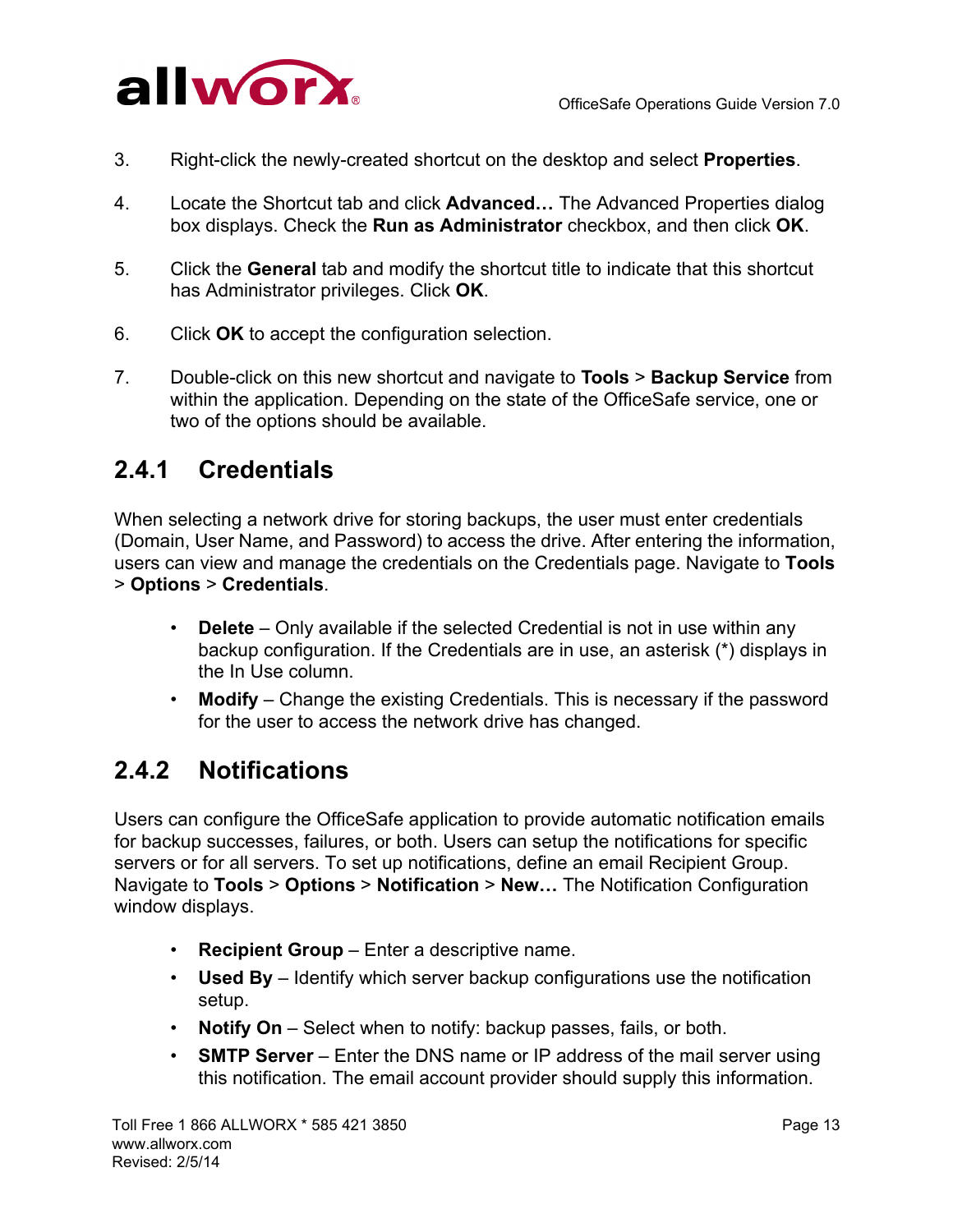

- **Port** Enter the Port number for the SMTP Server. The email account provider should supply this information.
- **Use Authentication** Check this box and fill in the User Name and Password, if the SMTP Server requires authentication. The email account provider should supply this information.
- **Secure Connection** Select the SMTP server security protocol, if any. The email account provider should supply this information.
- **Sender's Email (from)** Enter the account email address on the SMTP Server.
- **To, CC, Bcc**. Enter email addresses for the intended recipients of the notification.
- **Test Email** After entering the required information, click **Test Email** to verify that the notification is set up properly. The application sends a test email to the configured recipients. Verify all recipients received the email prior to using this Notification setup for backup notifications.

### <span id="page-19-0"></span>**2.4.3 Troubleshooting Notifications**

If the recipients are not receiving notifications, there may be a problem with the network, the email server, or both. Check if the PC is queuing notification emails. Navigate to **View** > **Notify Queue**. The Notification Queue table displays.

This window displays any notifications that the OfficeSafe application was unable to send the notification. Users can also set the Retry Interval and the Maximum Life. After a notification exceeds the Maximum Life setting, the application no longer retries to send the notification and deletes it. Entering a zero for Maximum Life causes the application to delete unsuccessful emails immediately.

If notification emails are stuck in the queue, check the email server setup in the Notification Options or contact your system Administrator.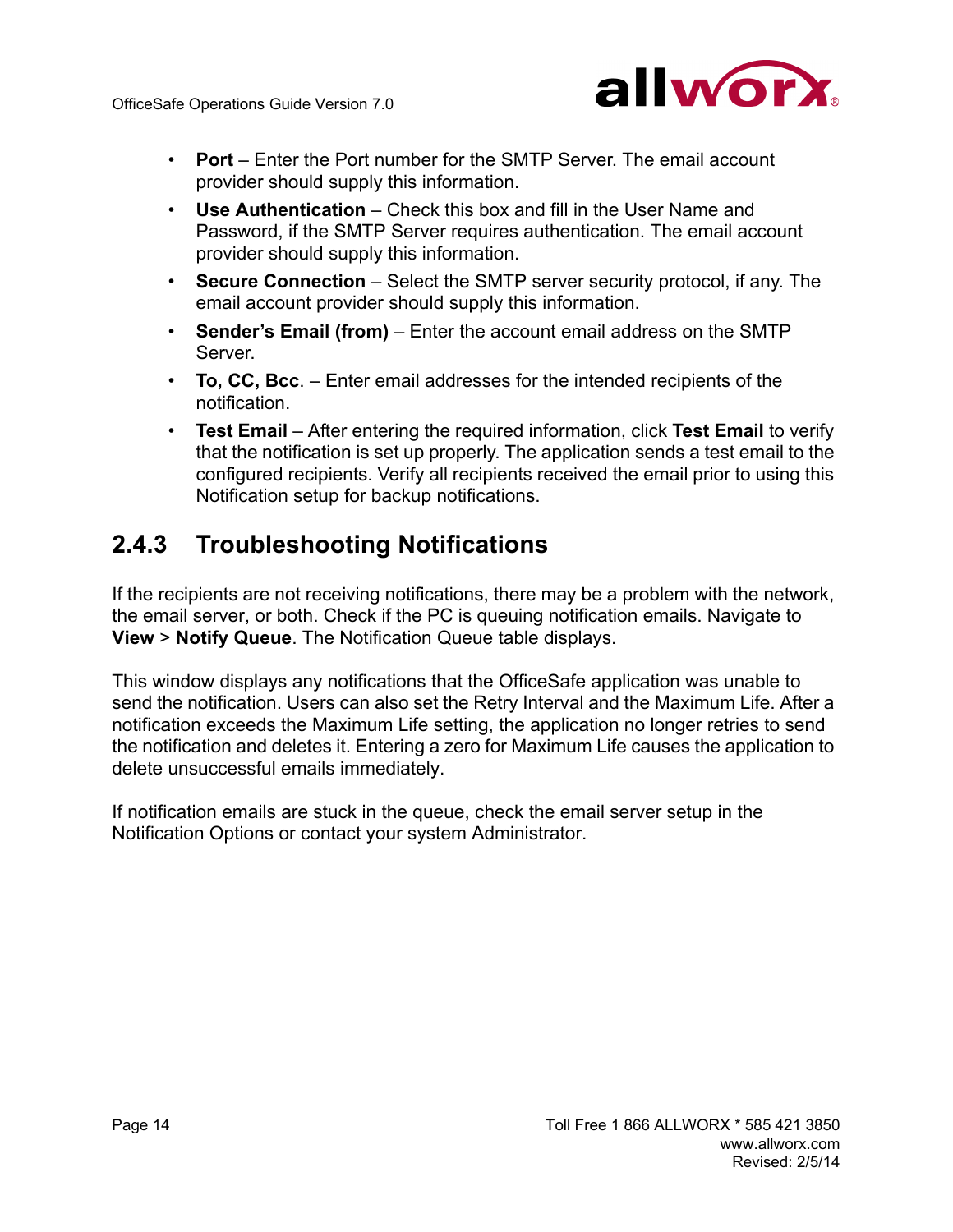

# <span id="page-20-0"></span>**3 Backups**

### <span id="page-20-1"></span>**3.1 Setup the OfficeSafe PC**

1. Connect the PC to the customer network or ensure there is a connection to the server over the Internet to the site.

If a VPN is necessary to connect to the customer network, log into the VPN.

- 2. Navigate to **Tools** > **Options** > **Network** tab.
- 3. Verify the IP address of the PC connection to the customer network is present in the Active Network Interfaces list.
- 4. Click **View Current Activity** to open the Current Activity window.

### <span id="page-20-2"></span>**3.2 Setup the Allworx Server**

- 1. Log into the Allworx System Administration web page. Navigate to **Maintenance** > **Backup** > **Modify**.
- 2. Set the IP Address and TCP/IP Port to the public IP address and port number of the PC running the OfficeSafe application. If the PC is behind a router, verify the port is forwarded to the backup PC. You can find the IP address and port number on the **OfficeSafe Tools** > **Network Options** tab.
- 3. Click the **Update** button.

### <span id="page-20-3"></span>**3.3 Initiate a Backup**

1. Navigate to the Allworx System Administration Backup page, and click the **Backup Now** button. A confirmation box displays. Click **OK**.

Within a few seconds, a progress bar displays for the backup in the OfficeSafe Administration Tool Current Activity window.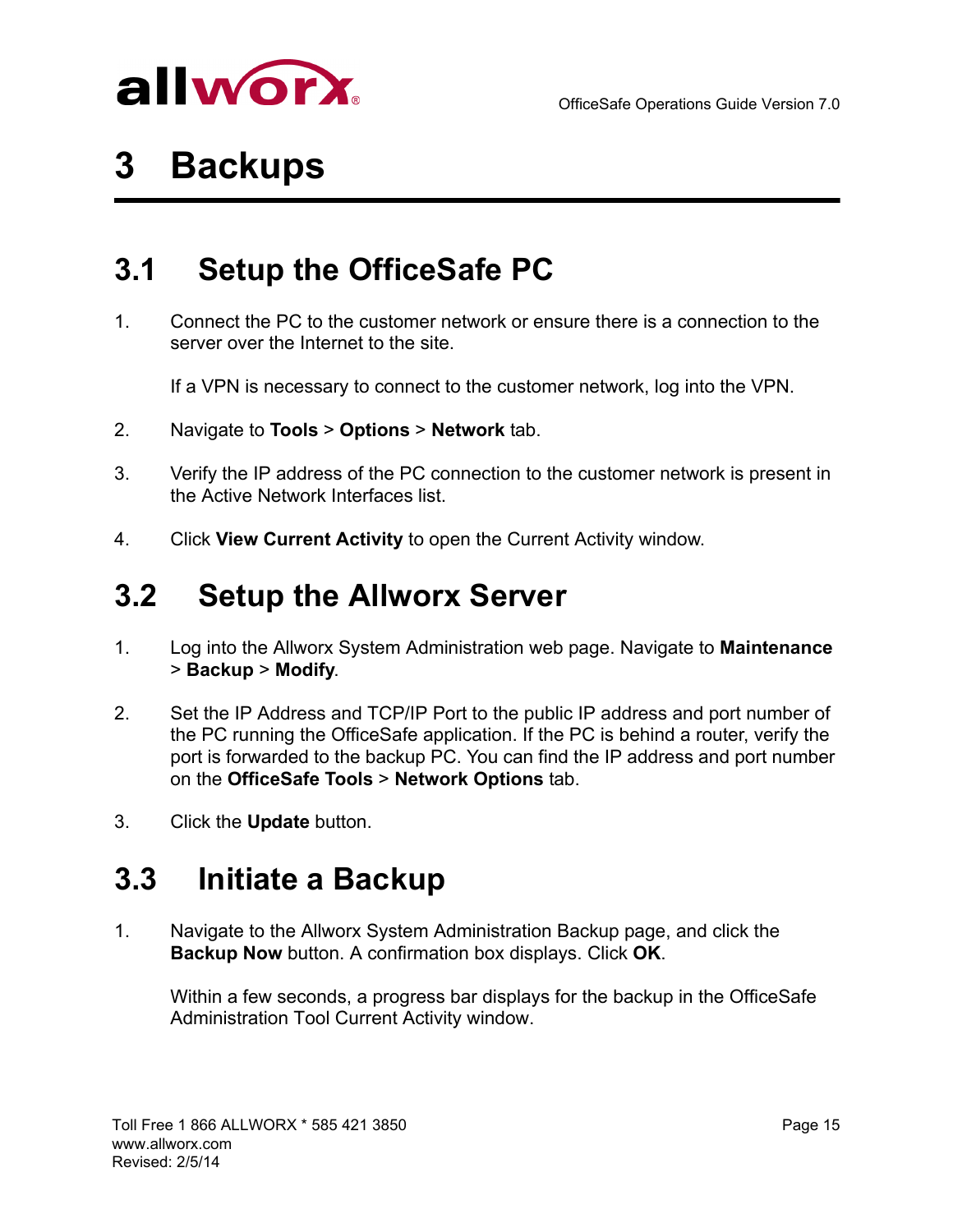

2. Wait for the backup to complete, and then click **Close** to exit the Current Activity window. The entries for the Allworx server and this backup display in the left pane of the Administration Tool main window.

If doing additional backups on this server, indicate the backup schedule date, time, and frequency on the server Backup page.

## <span id="page-21-0"></span>**3.4 Setup a PC at the Customer Site**

A PC can be set up at the customer site to capture backups on a regular basis. Configure a PC described in ["Setup the OfficeSafe PC" on page 15](#page-20-1).

- 1. Verify the PC has sufficient disk space to store a number of backups.
- 2. Log in to the Server Admin page and navigate to **Maintenance** > **Backup** > **Modify**.
- 3. Select the IP Address of the PC, the port number to use, the backup frequency and the time of day to start the backups.
- 4. Click the **Update** button.
- 5. Test the connection to the PC click **Backup Now** and verify the backup is successful.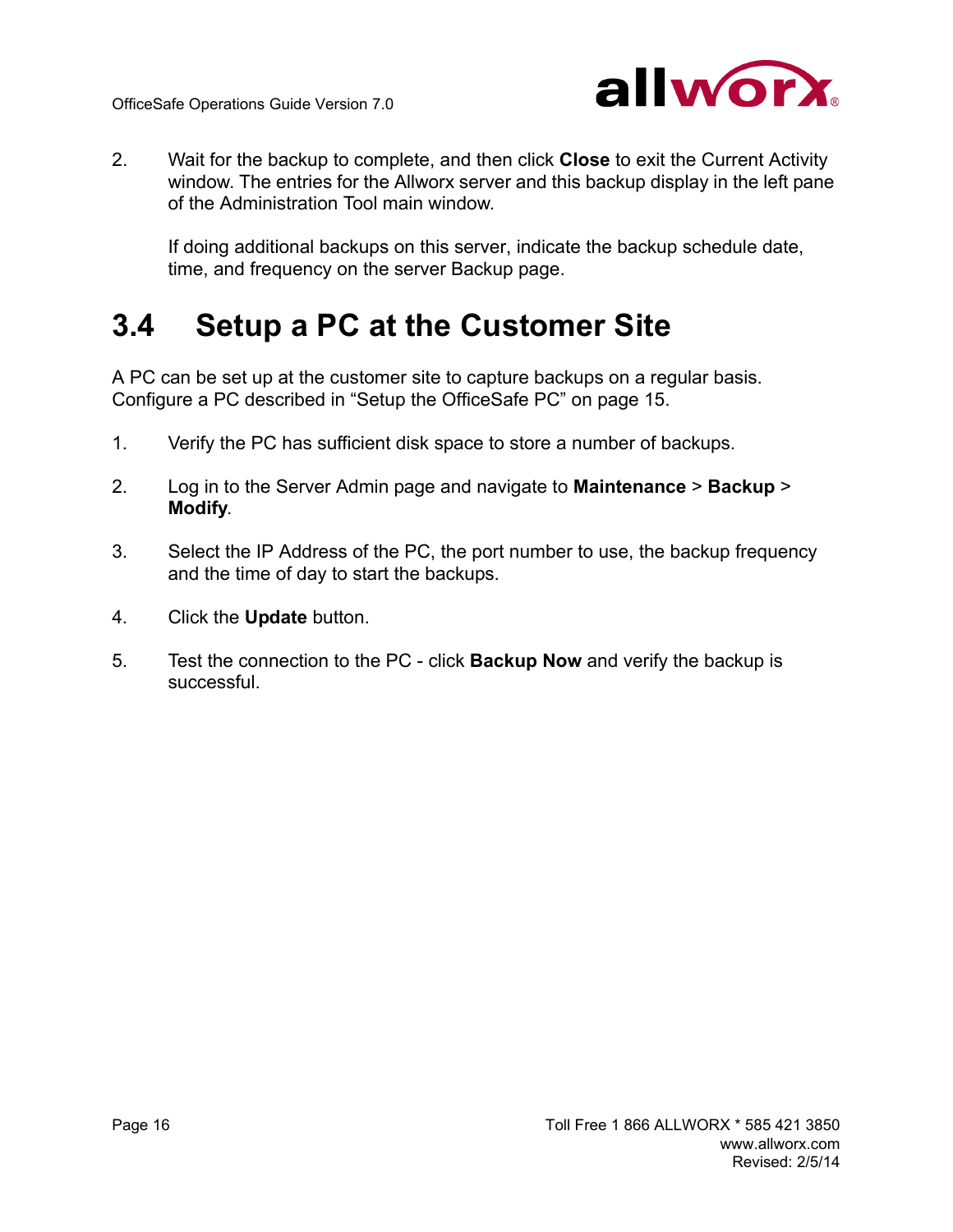

# <span id="page-22-0"></span>**4 Restoring Allworx Servers**

| Note: | Do not use the OfficeSafe 6 or OfficeSafe 7 application to restore backups made using<br>OfficeSafe version 5.x and lower. The OfficeSafe 6 or OfficeSafe 7 application is not<br>compatible with OfficeSafe version 5.x and lower. |
|-------|-------------------------------------------------------------------------------------------------------------------------------------------------------------------------------------------------------------------------------------|
| Note: | If restoring the backup to a new Allworx server, the restore does not install any server<br>feature keys from the original server. Obtain the feature keys for the new server from the<br>Allworx distributor.                      |

Before starting a restore, disconnect the server from the customer network and reboot it in SafeMode. Directly connect a PC to the LAN of the Allworx server. Verify the PC requirements:

- Obtains the IP address automatically.
- Installation of the OfficeSafe 7 application.
- Preferred backup file is available, either within the OfficeSafe application or elsewhere in the file system.

### <span id="page-22-1"></span>**4.1 Server Setup**

#### **To disconnect the server to restore from the custom network:**

- 1. Disconnect the server LAN and WAN ports (or the T1 port, if using for the WAN) from the customer network.
- 2. Reboot the server into SafeMode and connect the PC running the OfficeSafe application to the server LAN port.
- 3. Set up the PC network interface to obtain an IP address via DHCP.
- 4. Verify that the PC has an IP address on the 192.168.2.x network. Release and renew the IP address, if necessary.
- 5. Open the Server Admin page (http://192.168.2.254:8080) in a web browser. The SafeMode page displays.
- 6. Enter the IP address and port number of the OfficeSafe PC in the upper left corner. Find this information in the OfficeSafe Administration Tool on the **Tools** > **Options** > **Network** tab. It starts with 192.168.2. Do not click Restore yet!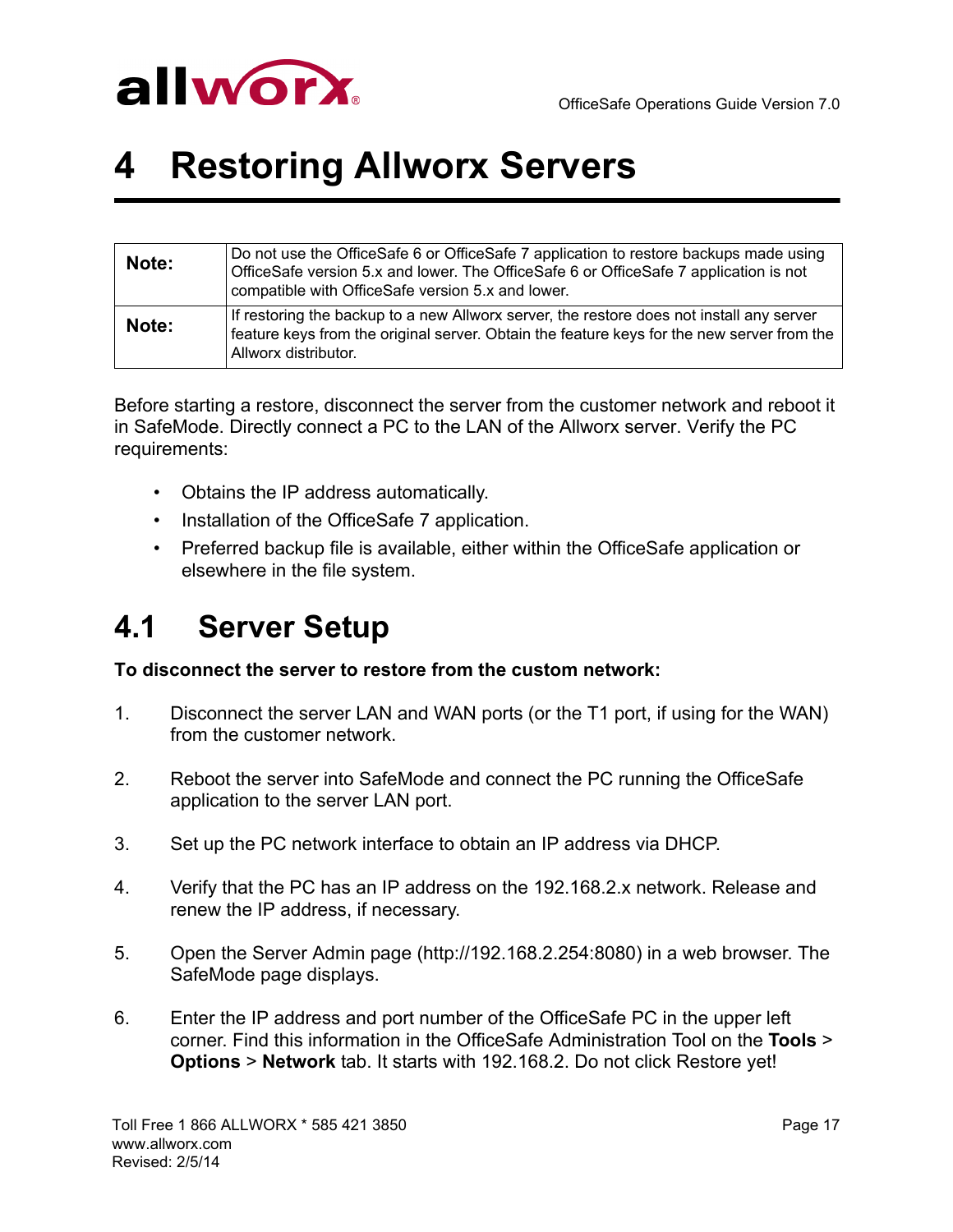

## <span id="page-23-0"></span>**4.2 OfficeSafe PC Setup**

Verify the backup file is on the PC. If the server displays in the server pane of the OfficeSafe Administration Tool main window, then the files are available. If the server was backed up using a different PC, copy the backup file onto the PC using a USB flash drive or similar device.

- 1. Navigate to **Tools** > **Options** > **Network** tab.
- 2. Verify that an IP address beginning with 192.168.2 is present in the Active Network Interfaces list.
- 3. Navigate to **Tools** > **Options** > **Restore** tab.
- 4. Select the option that describes which backup to use.

| Option                | When to use                                                                                                                                                                                                                                                                     |
|-----------------------|---------------------------------------------------------------------------------------------------------------------------------------------------------------------------------------------------------------------------------------------------------------------------------|
| Most Recent<br>Backup | If the restored server displays in the OfficeSafe Administration Tool server pane, and<br>when using the most recent backup for the server.                                                                                                                                     |
| Named Server          | If restoring a backup from a different Allworx server stored in the OfficeSafe<br>application on this PC. Verify the Allworx server model of the selected server is the<br>same as the restored server. Backups from different models of Allworx servers are<br>not compatible. |
|                       | If the preferred backup is NOT in the server pane of the OfficeSafe Administration<br>Select Backup File Tool main window. This option enables selecting an OfficeSafe 7 or OfficeSafe 6<br>backup file that is not in the PC OfficeSafe server database.                       |

- 5. Click **OK** to return to the OfficeSafe main window.
- 6. Navigate to **View** > **Current Activity**.

## <span id="page-23-1"></span>**4.3 Initiating the Restore**

1. Locate the server SafeMode page, and then click the **Restore from OfficeSafe** button. A confirmation box displays, click **OK**.

Within a few seconds, a progress bar displays in the OfficeSafe Administration Tool Current Activity window.

Within a few minutes after the progress bar indicates that the restore is complete, the server SafeMode page displays Restore Successful in the upper left corner.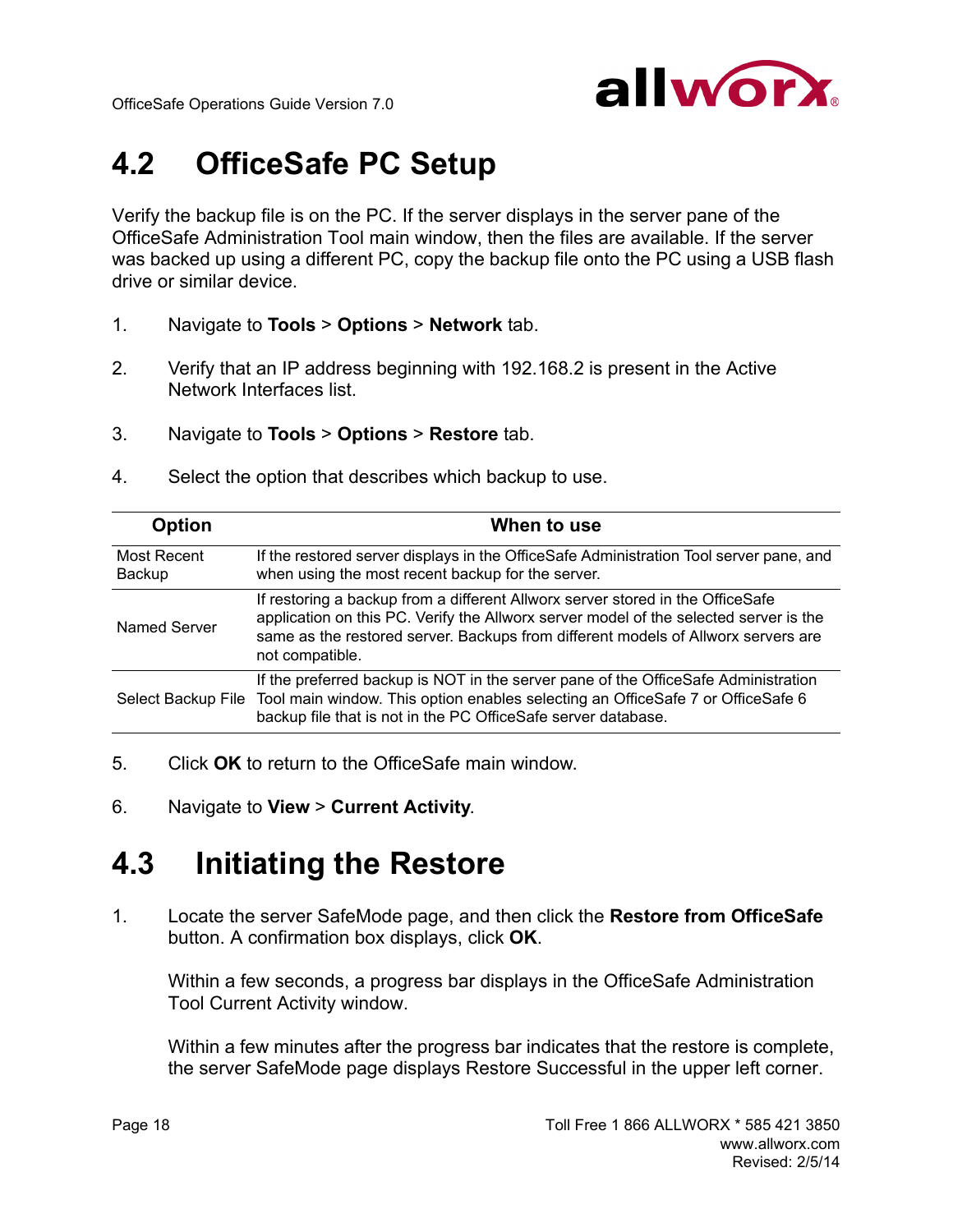



- 2. Select **Reboot in Normal Mode,** and then click the **Reboot** button.
- 3. Click the **Close** button to close the OfficeSafe Current Activity window.

## <span id="page-24-0"></span>**4.4 After the Restore**

To ensure the restored system network settings are correct, reconnect the Allworx server to the customer network, as before.

- If the OfficeSafe PC connections changed to do the restore, return the PC connections and IP addressing to the original configuration.
- If the restored server is a different server from the backup that was made and if there are feature keys for the new server, connect the service PC to the network, open the Server Admin page, and install the new feature keys.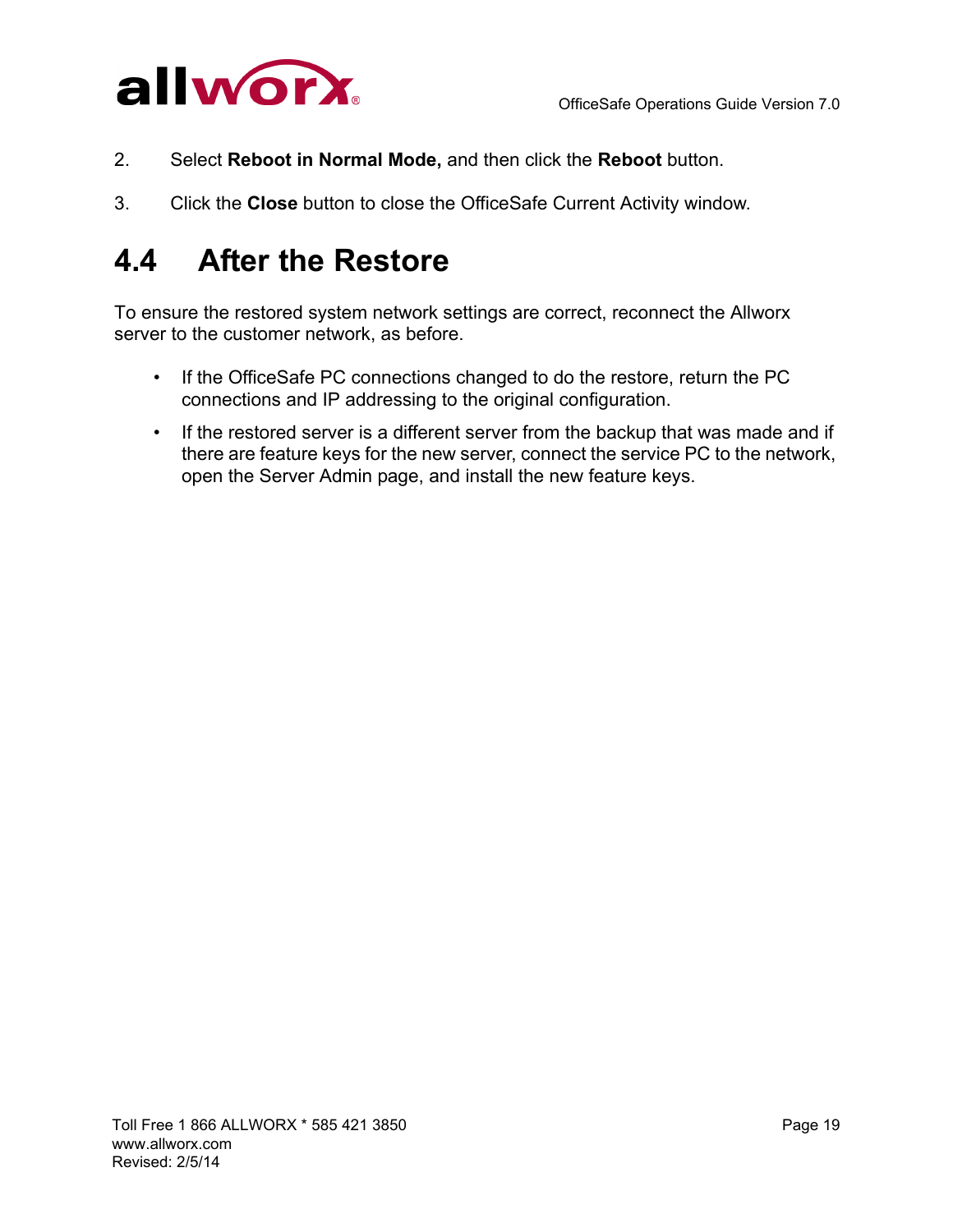OfficeSafe Operations Guide Version 7.0

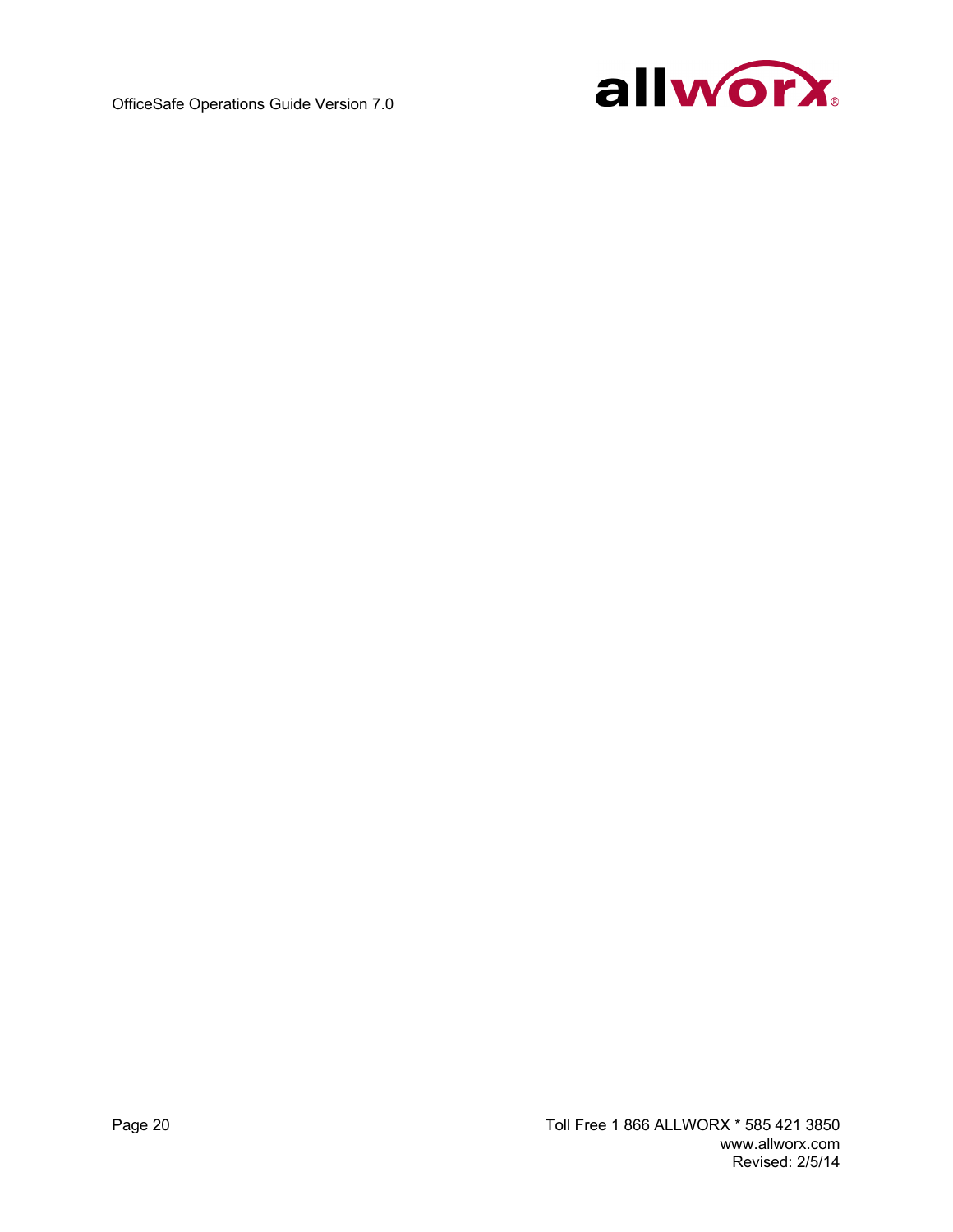

# <span id="page-26-0"></span>**5 Managing Backups**

After doing the backups, a tree view of the servers and the backups display in the Administration Tool main window. The backups display from newest to oldest. Each backup is a complete backup set that includes the original full backup and all subsequent incremental backups performed prior to the next full backup.

Selecting either the Server Name or one of the individual backups causes pertinent information display in the Details pane. Drag-and-drop the individual backups to Windows Explorer in order to copy the files to different folders. This is useful when transferring a backup to a service PC performing a server restore.

A right-click pops up a menu with several backup management options.

- **Rename** enables changing the server name displayed in the tree and on the Options tabs or renaming the folder that stores the current and subsequent backups. The Rename option is only available after selecting a server name.
- **Delete** removes the server from the tree, all of the backup files, and the server entry from the OfficeSafe database. Selecting Delete for an individual backup removes only that backup while leaving the server entry and the other backups in the OfficeSafe database.
- **Options** opens the Options dialog. See ["User Configuration" on page 8](#page-13-1) for more information.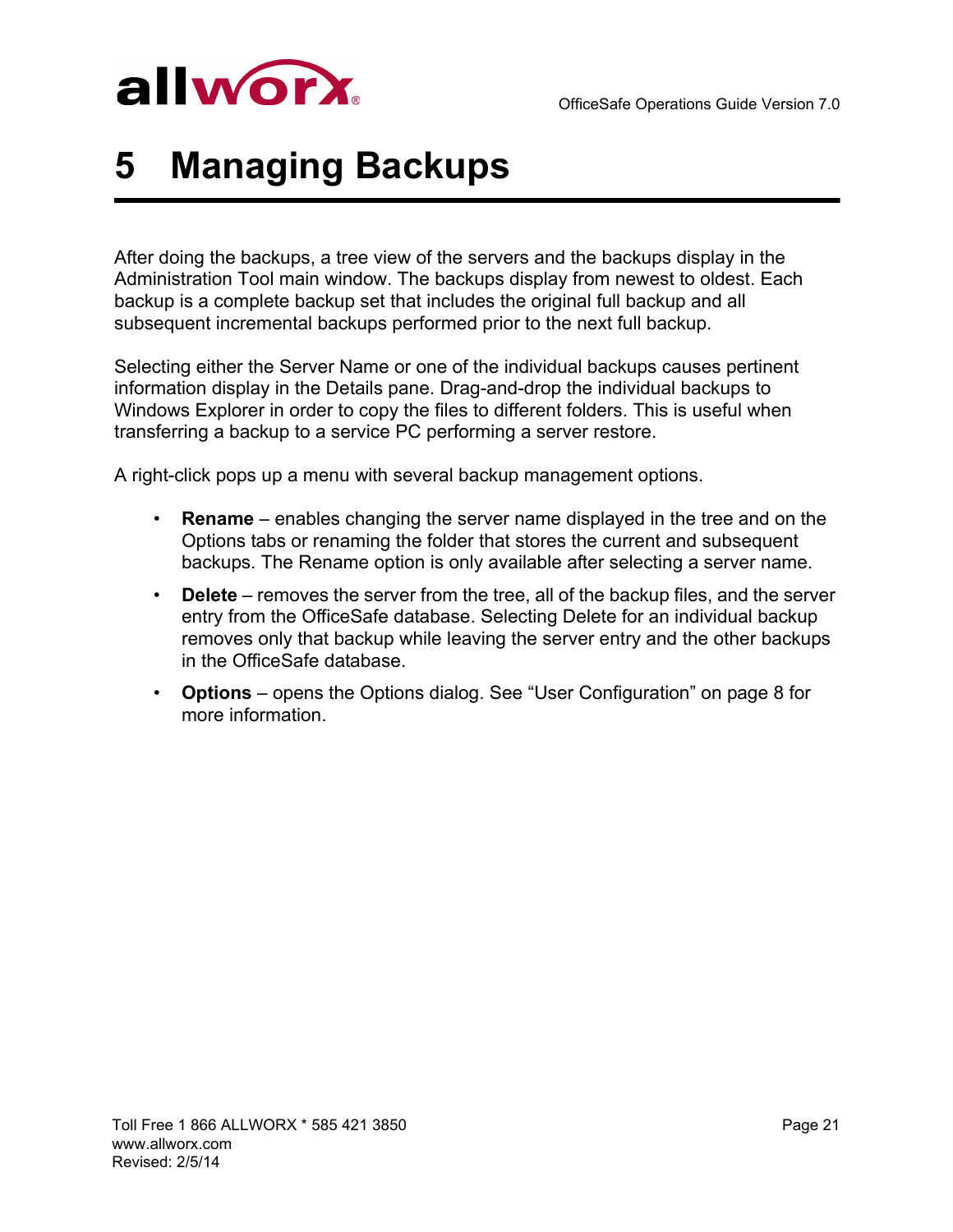OfficeSafe Operations Guide Version 7.0